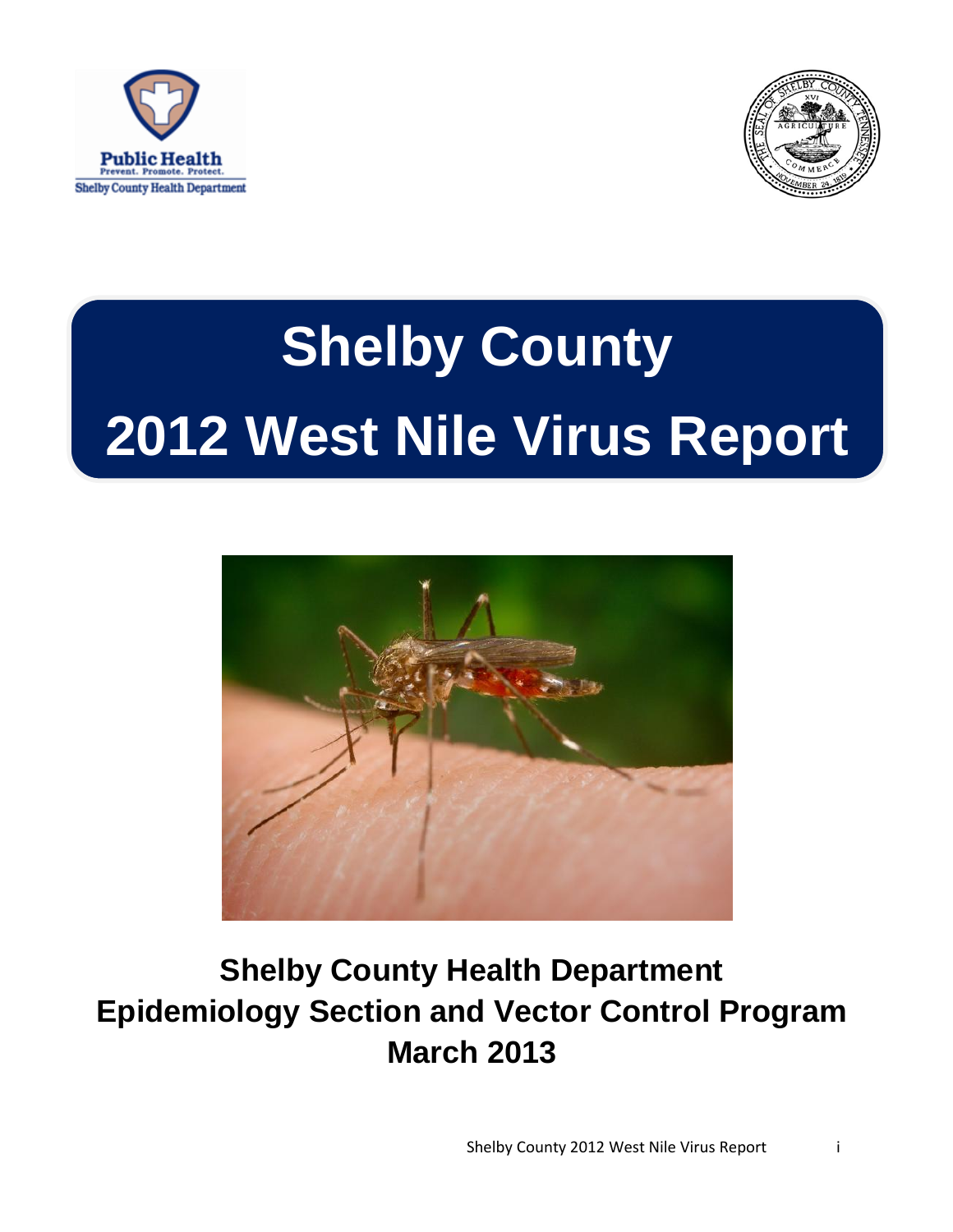**Suggested Citation:** 

Chakraverty, T., Kmet, J., Carlson, T., Sweat. D., Sprenger, D., Curry, J., Zerwekh, T., Morrow, H. S*helby County 2012 West Nile Virus Report.* Memphis, TN: Shelby County Health Department, Epidemiology Section and Vector Control Program. 2013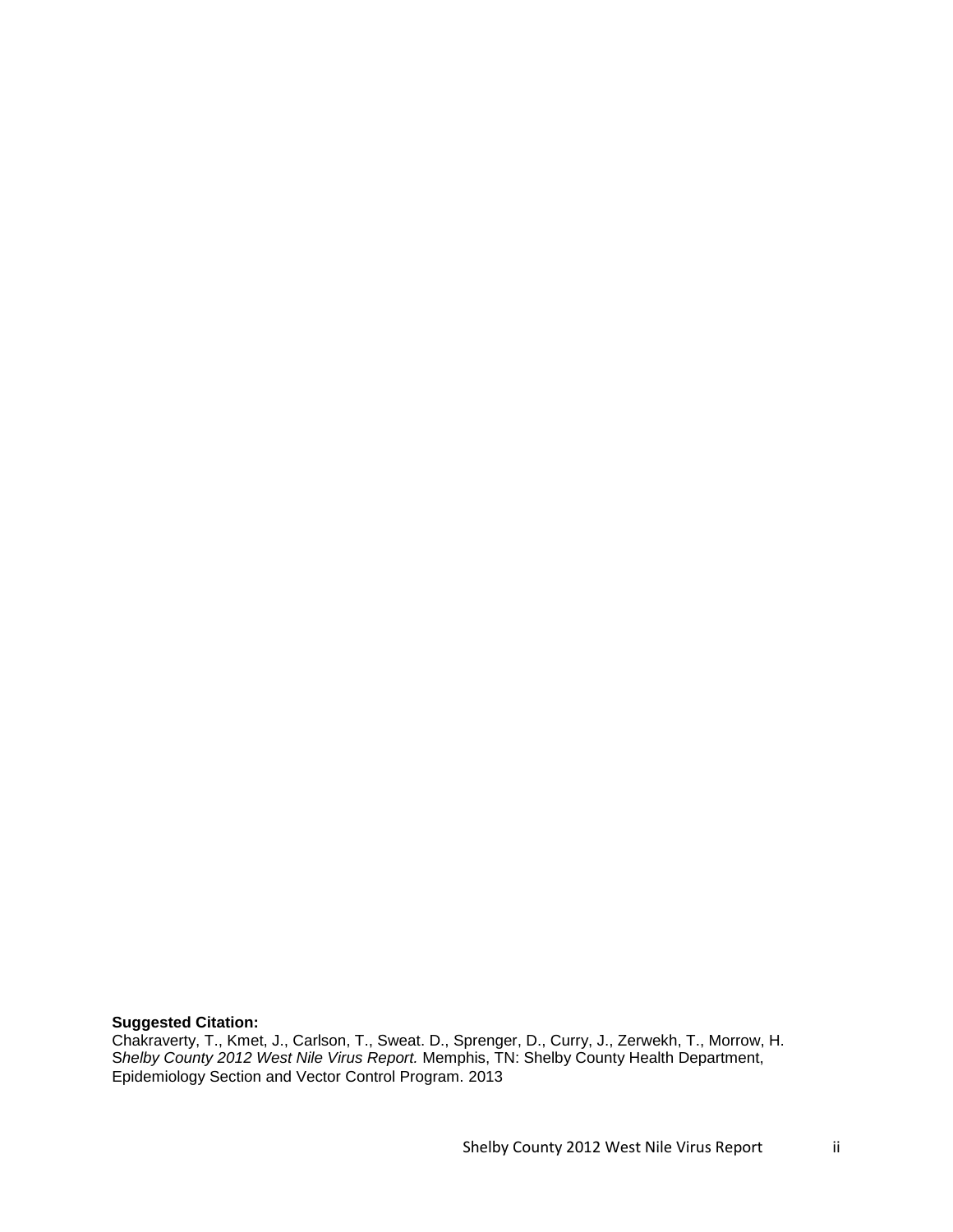# **Table of Contents**

| Human Case Data and Overview of 2012 West Nile Virus Season 4                                  |  |
|------------------------------------------------------------------------------------------------|--|
|                                                                                                |  |
|                                                                                                |  |
|                                                                                                |  |
|                                                                                                |  |
| Appendix A: Arboviral Diseases, Neuroinvasive and Non-Neuroinvasive Case<br><b>Definitions</b> |  |
| Appendix B: Detailed Mosquito Surveillance Data Tables                                         |  |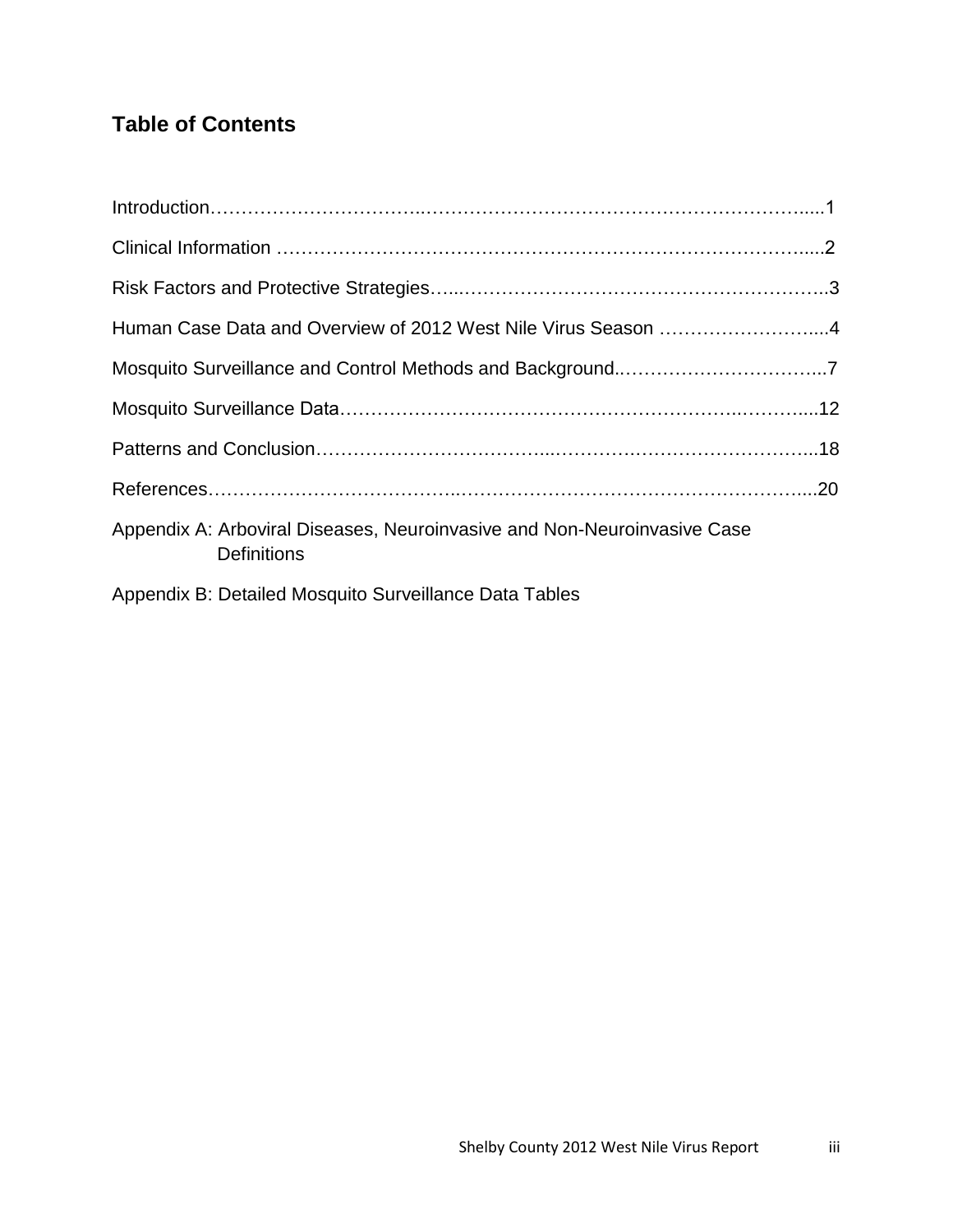# **List of Detailed Tables and Figures**

| <b>Tables</b>  | Pages No.                                                                         |
|----------------|-----------------------------------------------------------------------------------|
| Table 1.       | Human Cases of West Nile Virus and Deaths, Shelby County and State of             |
|                | Table 2. Human Cases of West Nile Virus by Sex, Age, Race, Month of Onset, and    |
|                | Table B1. Culex Mosquito Density, Positive Pools, and Percent Positive by Week,   |
|                | Table B2. Culex Mosquito Density, Positive Pools, and Percent Positive by Week by |
|                | Table B3. Mean Number of Culex Mosquitoes per Week, Shelby County, TN,            |
| <b>Figures</b> |                                                                                   |
|                | Figure 1. Zip Codes with Human Cases of West Nile Virus, Shelby County, TN, 20125 |
|                |                                                                                   |
|                | Figure 3. 2012 Weekly Ratio of C. restuans to C.pipiens.C.quinquefasciatus10      |
|                | Figure 4. Culex Species Mosquito Density by Year, Shelby County, TN, 2007-201213  |
|                | Figure 5. Culex Species Mosquito Density Comparison, 2012 vs. 6-year mean         |
|                | Figure 6. Culex Species Mean Mosquito Density by Zip Code, Shelby County,         |
|                | Figure 7. Total Number of Mosquito Samples Tested and Number of Positive Samples, |
|                | Figure 8. Number of Positive Pools by Week, 2012 vs 5 Year Mean (2007-2011)16     |
|                | Figure 9. Total Number of Positive Pools by Zip Code, Shelby County, TN, 201216   |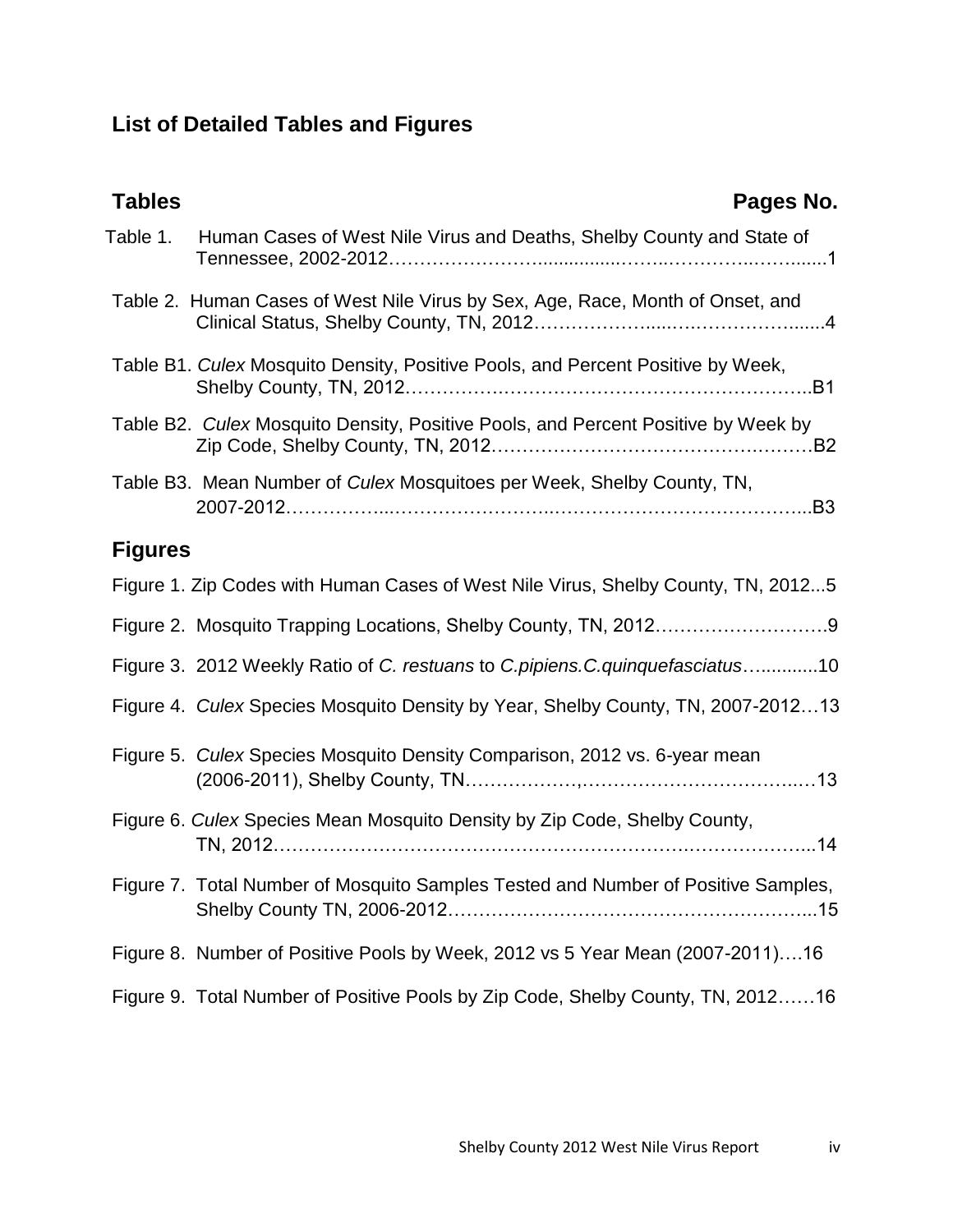| Figure 10. Number of Zones by Duration of WNV Persistence, 2012 vs. 5 Year Mean |  |
|---------------------------------------------------------------------------------|--|
|                                                                                 |  |

| Figure 11. Maximum Number of Weeks of Persistent Positive Pools by Zip Code, |  |
|------------------------------------------------------------------------------|--|
|                                                                              |  |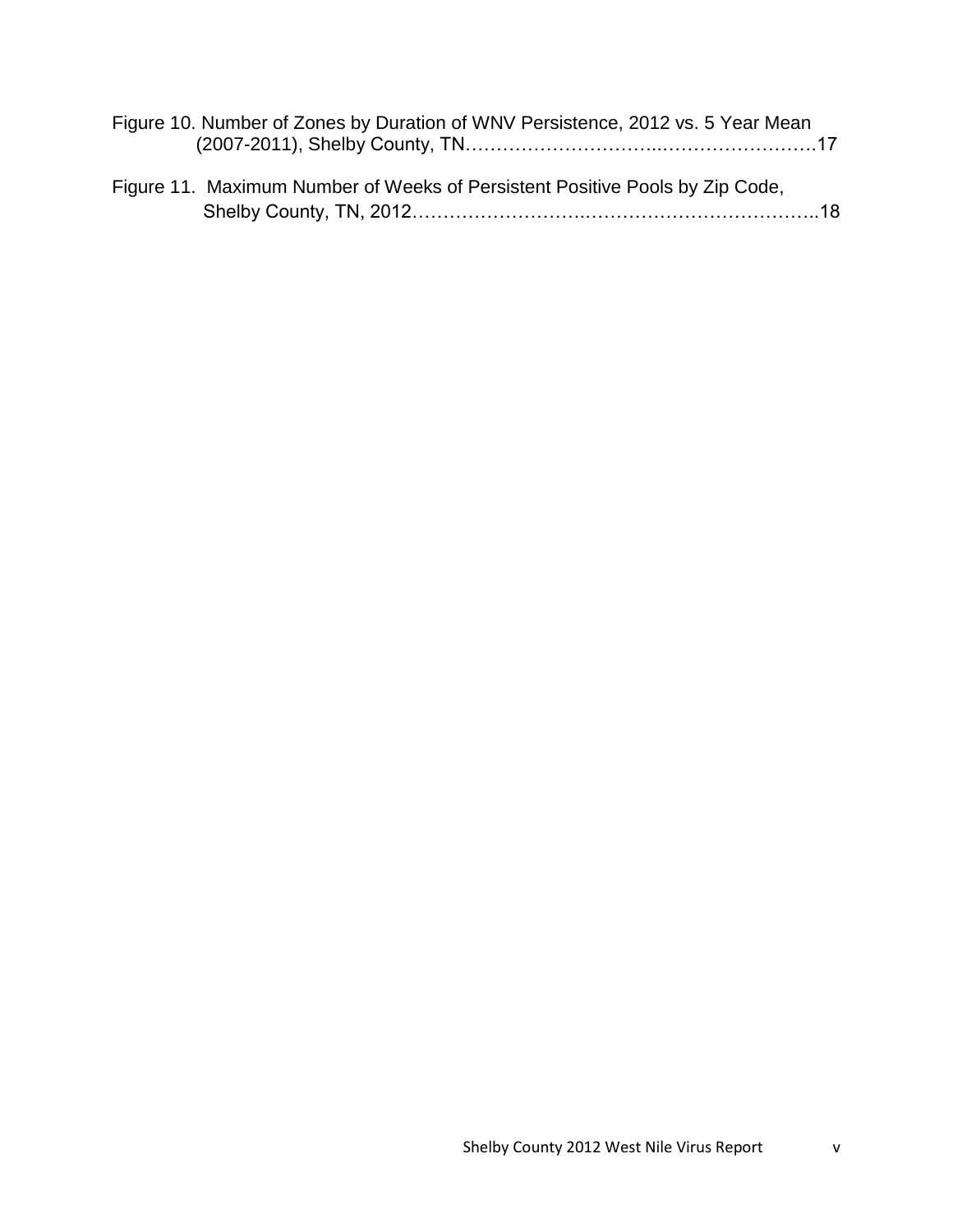### **Introduction**

West Nile Virus (WNV), a disease that is transmitted to humans by mosquitoes, has caused many epidemics in the United States since it first appeared in 1999. $4$  Efforts targeted at WNV prevention and control have been a priority for the Shelby County Health Department since 2002 when the first cases were identified among Shelby County residents. West Nile Virus has the potential to cause severe and even fatal illness. Currently there is no vaccine to prevent WNV and no medical cure; for patients who have severe disease, intensive supportive therapy is the only form of treatment. West Nile Virus was first detected in the bird population of Shelby County, Tennessee late in the season of 2001. The first human case occurred in September 2002, and there have been a total of 138 cases of WNV and 11deaths through 2012. In 2012, there were 15 WNV cases and no fatalities in Shelby County. The majority of human cases of West Nile Virus within the state of Tennessee since 2002 have occurred in Shelby County.

| Year         | <b>Total Number of</b><br>cases in<br><b>Tennessee</b> | <b>Total Number of</b><br>cases in Shelby<br><b>County</b> | <b>Shelby</b><br><b>County</b><br><b>Fatalities</b> |
|--------------|--------------------------------------------------------|------------------------------------------------------------|-----------------------------------------------------|
| 2002         | 56                                                     | 40                                                         | $\overline{7}$                                      |
| 2003         | 26                                                     | 10                                                         | 0                                                   |
| 2004         | 14                                                     | 12                                                         | 0                                                   |
| 2005         | 18                                                     | 13                                                         | 0                                                   |
| 2006         | 22                                                     | 14                                                         | $\Omega$                                            |
| 2007         | 11                                                     | 5                                                          | $\Omega$                                            |
| 2008         | 19                                                     | 10                                                         | 1                                                   |
| 2009         | 9                                                      | 5                                                          | 1                                                   |
| 2010         | 4                                                      | $\overline{2}$                                             | $\overline{0}$                                      |
| 2011         | 18                                                     | 12                                                         | 2                                                   |
| 2012         | 33                                                     | 15                                                         | $\Omega$                                            |
| <b>TOTAL</b> | 230                                                    | 138                                                        | 11                                                  |

Table 1. Human Cases of West Nile Virus and Deaths, Shelby County and State of Tennessee, 2002-2012

Case counts include both confirmed and probable cases as determined by the case definitions established by the Centers for Disease Control and Protection<sup>8</sup>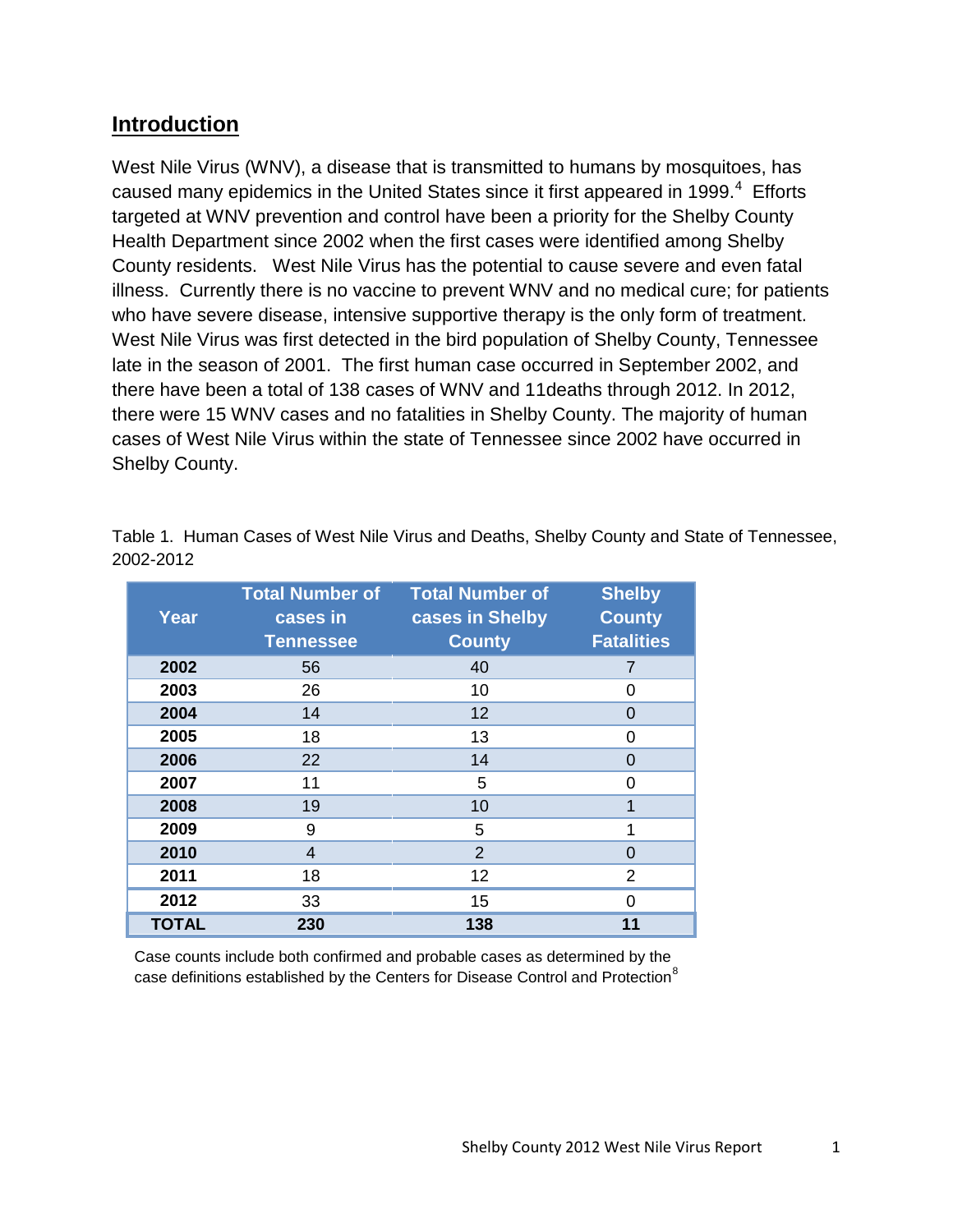# **Clinical Information**

#### **West Nile Fever**

The majority of people who are infected by a mosquito with West Nile Virus are asymptomatic. Those who do become symptomatic primarily show benign symptoms that are collectively referred to as West Nile Fever. This consists of fever, headache, and fatigue that may sometimes be accompanied by a skin rash, swollen lymph glands, and eye pain. The incubation period, which is the time period from being infected to developing symptoms, is thought to range from 2 to 14 days. For those who are immunocompromised, this time interval may be longer.<sup>2</sup>

#### **Severe Neuroinvasive West Nile Virus Disease**

When the central nervous system (CNS) is affected, this is referred to as neuroinvasive WNV. Clinical symptoms may range from febrile headache to aseptic meningitis and encephalitis. West Nile meningitis is characterized by the classical symptoms of meningitis (fever, headache and stiff neck) with possible lapses or loss of consciousness. West Nile poliomyelitis, a flaccid paralysis syndrome, is characterized by the acute onset of asymmetric limb weakness or paralysis. This disease has a clinical presentation that is similar to polio. The most severe form of neuroinvasive West Nile viral disease is West Nile encephalitis, and involves severe symptoms like lethargy, confusion, and alteration of consciousness in addition to fever and headache.<sup>2</sup>

#### **Clinical Suspicion and Laboratory diagnosis**

WNV infection can be suspected in a person based on clinical symptoms and patient history. <sup>2,8</sup> Laboratory testing is required for a confirmed diagnosis (See Appendix B for more information on diagnosis) . Detailed travel history, date of onset of symptoms, vaccination, and knowledge of similar mosquito and tick-borne diseases need to be considered for people over the age of 50 who present with unexplained neuroinvasive symptoms like encephalitis or meningitis. <sup>8</sup> This is particularly true for Shelby County residents where year-round transmission is a possibility. Since no particular treatment for West Nile Virus is available, intensive supportive therapy is the only option to treat people who become severely ill. $^3$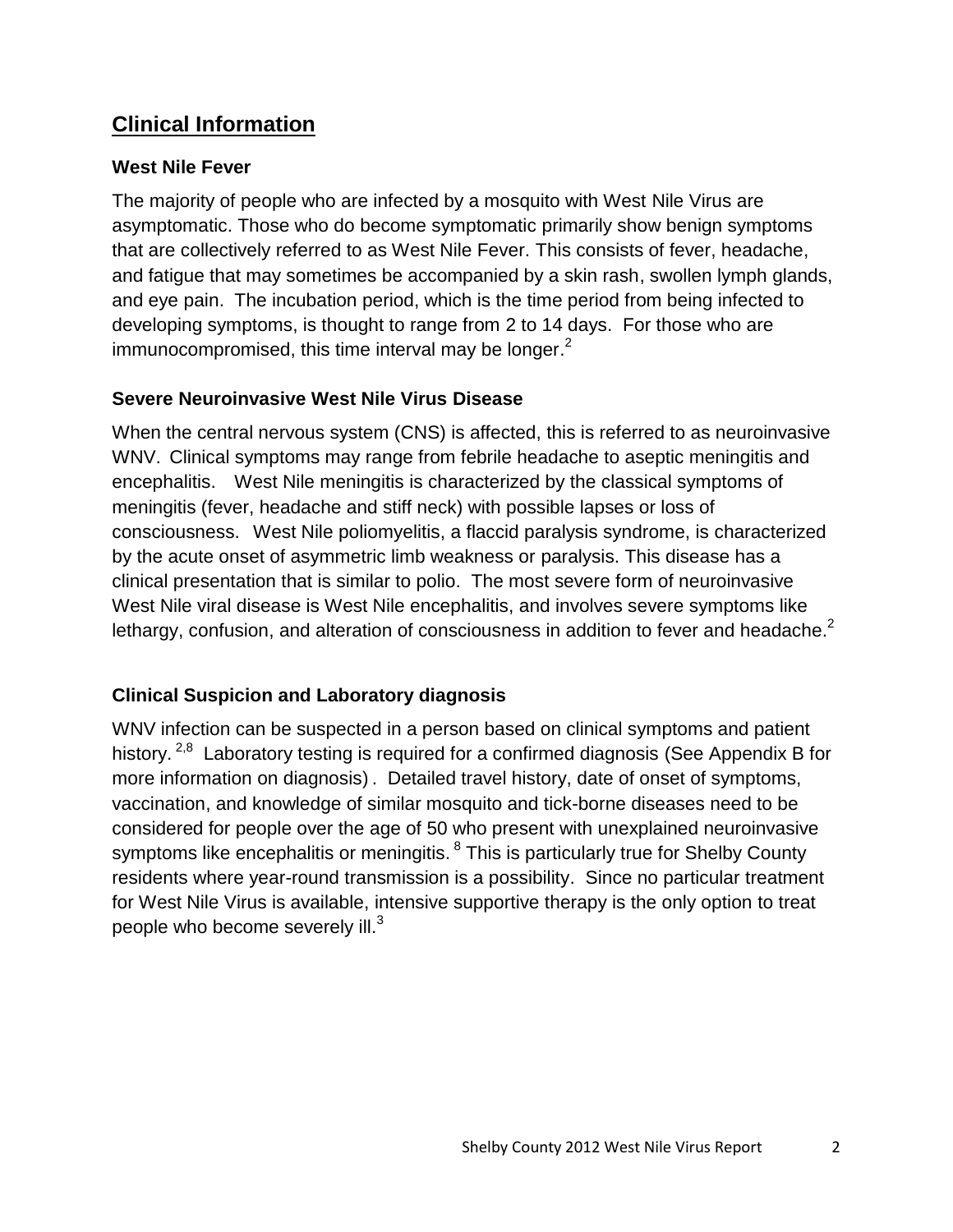# **Risk Factors and Protective Strategies**

The overall risk of contracting West Nile Virus is dependent on multiple factors. The majority of cases for both Shelby County and the rest of the country have occurred between the months of July and September. Though widely distributed throughout the country, the highest incidence rates are in the western and southern states.<sup>1</sup> Individuals who spend a lot of time outdoors, either occupationally or recreationally, have a greater chance of being bitten by an infected mosquito and contracting the disease.<sup>1</sup> The disease is also more severe in the population greater than age 50 and those who are immunocompromised<sup>1</sup>. There is no person-to-person transmission of West Nile Virus; one develops the infection only after being bitten by an infected mosquito.<sup>1</sup>

Strategies that the public are encouraged to follow during West Nile Virus season include the following $1,11,12$ .

- Wear DEET-containing mosquito repellants or a repellant containing an EPAregistered active ingredient according to label directions. Shelby County residents are strongly encouraged to refrain from sitting outdoors at night; however, use repellents when outdoors, especially at night, regardless of perceived mosquito activity.
- Eliminate standing water where mosquitoes can lay eggs such as rain gutters. Check properties for objects - including old tires, flower pots and drip plates, tin cans, buckets, and children"s toys - that collect rainwater and either drain or dispose of the water.
- Install or repair windows and door screens
- Empty, clean and refill birdbaths and small wading pools weekly
- Empty and refill pets' water bowls every few days
- Repair failed septic systems and leaky outside faucets
- Secure swimming pool covers tightly and store canoes, wheel barrows, and boats upside down.
- Stock ornamental lawn ponds with fish (Gambusia) that eat mosquito larvae (Gambusia fish are available FREE from the Vector Control Program. 190 Shelby County citizens took advantage of this in 2012.)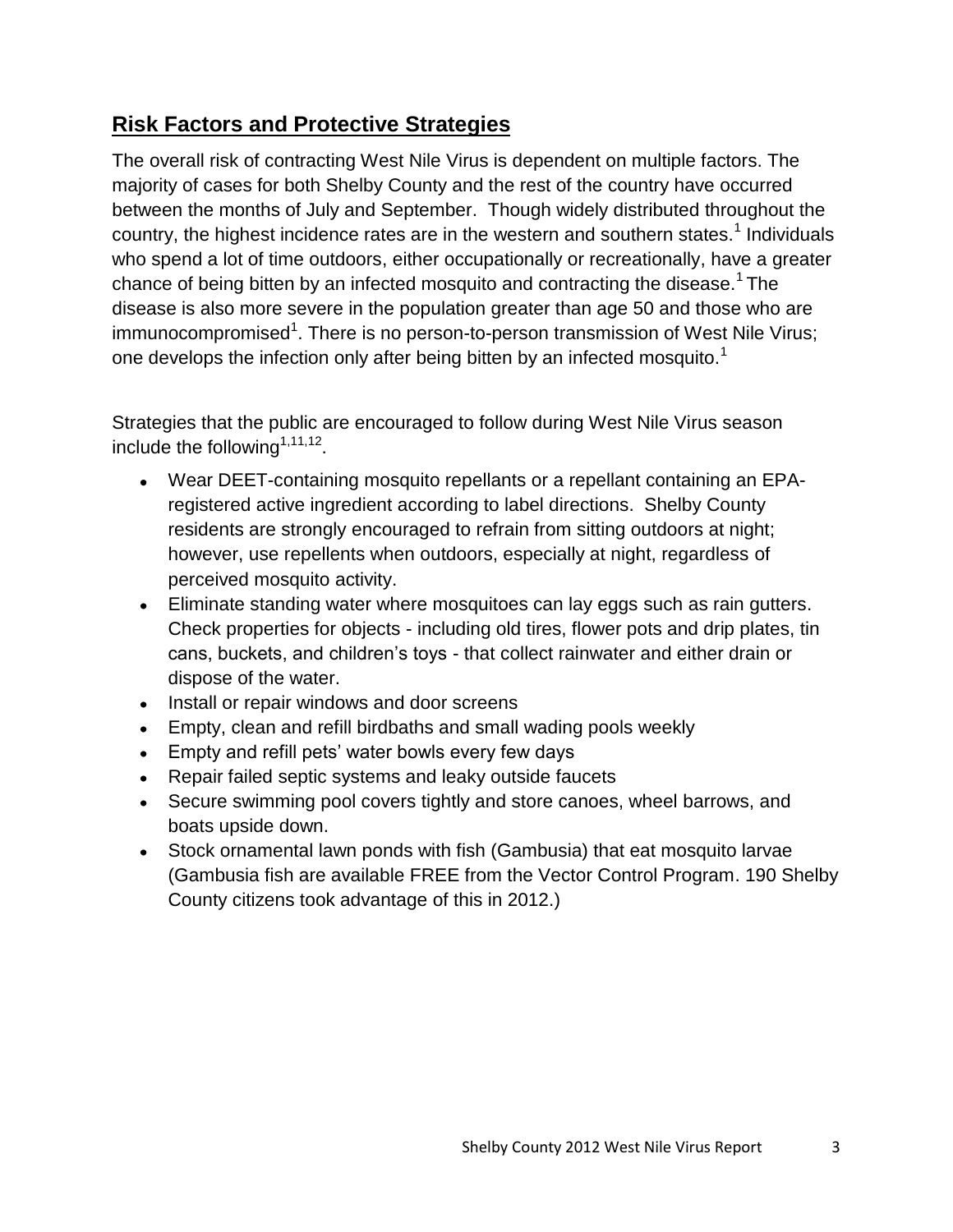# **Human Case Data and Overview of 2012 West Nile Virus Season**

The 2012 season had a similar level of activity for West Nile Virus in Shelby County compared to the previous season. For the entire season, there were a total of 15 cases (See Table 2) that were determined by the most recent standard criteria<sup>8</sup> set forth by the Centers for Disease Control and Prevention (CDC) (See Appendix A for CDC criteria). Of these 15 cases, eight were confirmed and seven were probable. None of the 2012 human cases were fatal. In 2011, there were 12 total human cases with 2 fatalities.

Figure 1 shows the zip code locations where human cases of West Nile Virus resided in Shelby County during the 2012 season. It is important to note that the location of residence may not be the same as the location where a case was bit by an infected mosquito.

Table 2. Human Cases of West Nile Virus by Sex, Age, Race, Month of Onset, and Clinical Status, Shelby County, TN, 2012

| Profile of Human WNV Cases, 2012 |                  |  |  |  |
|----------------------------------|------------------|--|--|--|
|                                  | Number of Cases* |  |  |  |
| <b>Total Number of Cases</b>     | 15               |  |  |  |
|                                  |                  |  |  |  |
| Sex                              |                  |  |  |  |
| Male                             | 9                |  |  |  |
| Female                           | 6                |  |  |  |
| Age                              |                  |  |  |  |
| Less th an age 50                | 6                |  |  |  |
| Greater than age 50              | 9                |  |  |  |
| Race                             |                  |  |  |  |
| Black                            | 6                |  |  |  |
| White/Hispanic                   | 9                |  |  |  |
| Month of Onset                   |                  |  |  |  |
| August                           | 6                |  |  |  |
| September                        | 6                |  |  |  |
| October                          | $\overline{2}$   |  |  |  |
| December                         | 1                |  |  |  |
| <b>Clinical Status</b>           |                  |  |  |  |
| Neuroinvas ive                   | 7                |  |  |  |
| Non-neuroinvasive                | 8                |  |  |  |

\*Case counts include both confirmed and probable cases as determined the case definitions established by the Centers for Disease Control and Protection<sup>8</sup>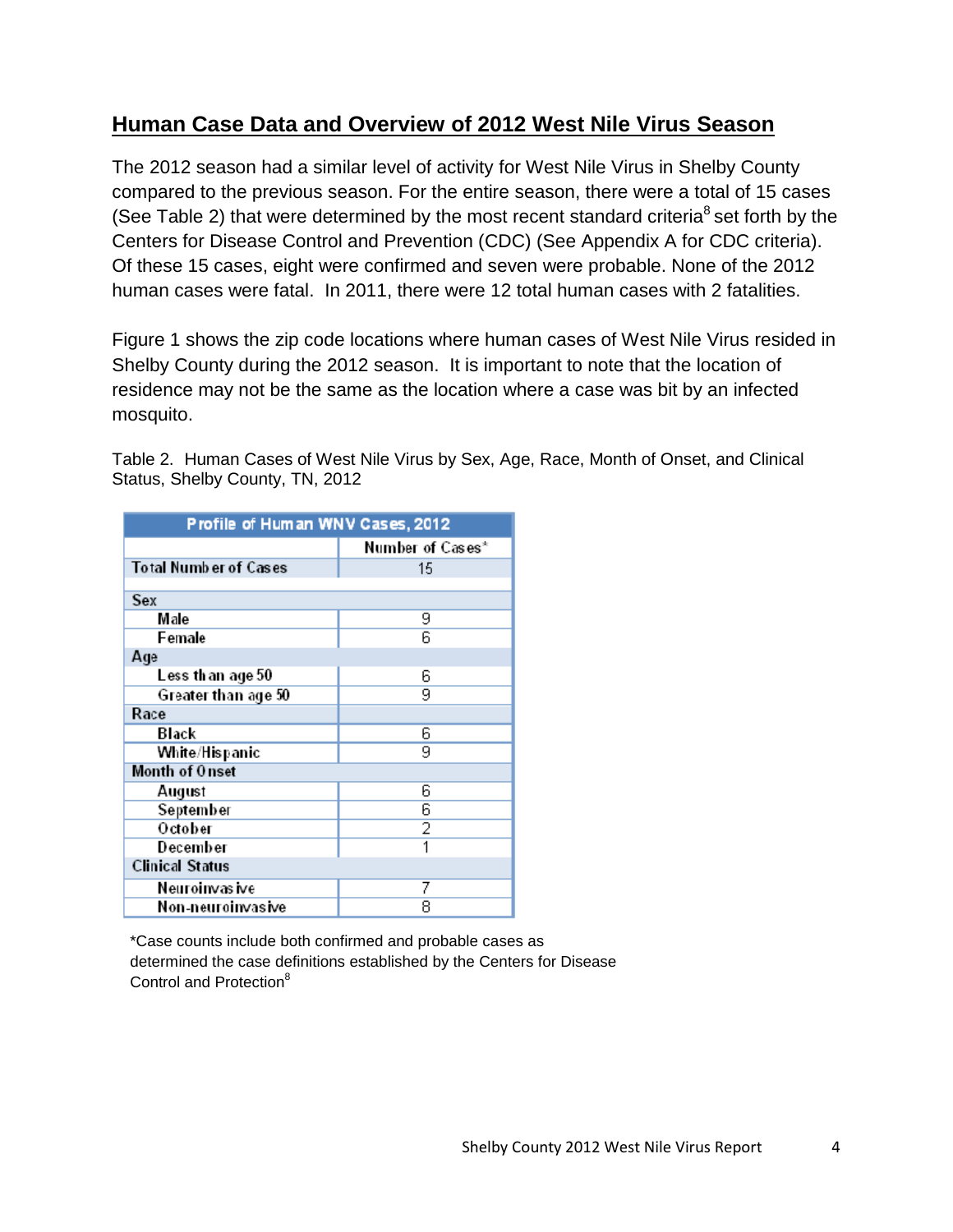

Figure 1: Zip Codes with Human Cases of West Nile Virus, Shelby County, TN, 2012

For the 2012 season, there was a severe epidemic of West Nile Virus throughout the entire United States. In total, there were 5,388 cases in the entire nation for 2012, with a near equal distribution between Neuroinvasive and Nonneuroinvasive cases. Of the Neuroinvasive cases, 243 were fatal. This was the largest total number of cases since 2003, and is in contrast to the 712 total nationwide cases and 43 fatalities for the 2011 season. Approximately one-third of the human cases were from the state of Texas. Other states with many human cases include California, Louisiana, Illinois, Mississippi, South Dakota, Michigan, Oklahoma, Nebraska, Colorado, Arizona, Ohio, and New  $York<sup>13</sup>$ .

The state of Tennessee had a total of 32 total cases with one fatality in 2012, an increase from the 18 cases with two fatalities the previous year. As in previous years, Shelby County had most of these cases (15) in Tennessee for 2012, a slight increase from the 12 cases there were documented in 2011.The majority of the cases (10) had a date of onset during the month of August. There were 2 cases with a date of onset in July, and one each in September and October. The last case in Shelby County had a date of onset in mid-December, which was unexpected since there has never been a human case in Shelby County that presented so late in the year. None of the cases from 2012 were fatal, in contrast to 2 of the 12 cases from 2011 that were fatal. Nine of the cases were male and six were female. The cases ranged in age from the mid-20s to over 70 years of age, with the majority of the cases occurring in adults between 50-59 years old. Seven of the cases were Neuroinvasive and eight were Non-Neuroinvasive. Though there was a small increase in the number of countywide cases, Shelby County was very fortunate this season in comparison with other areas of the country that were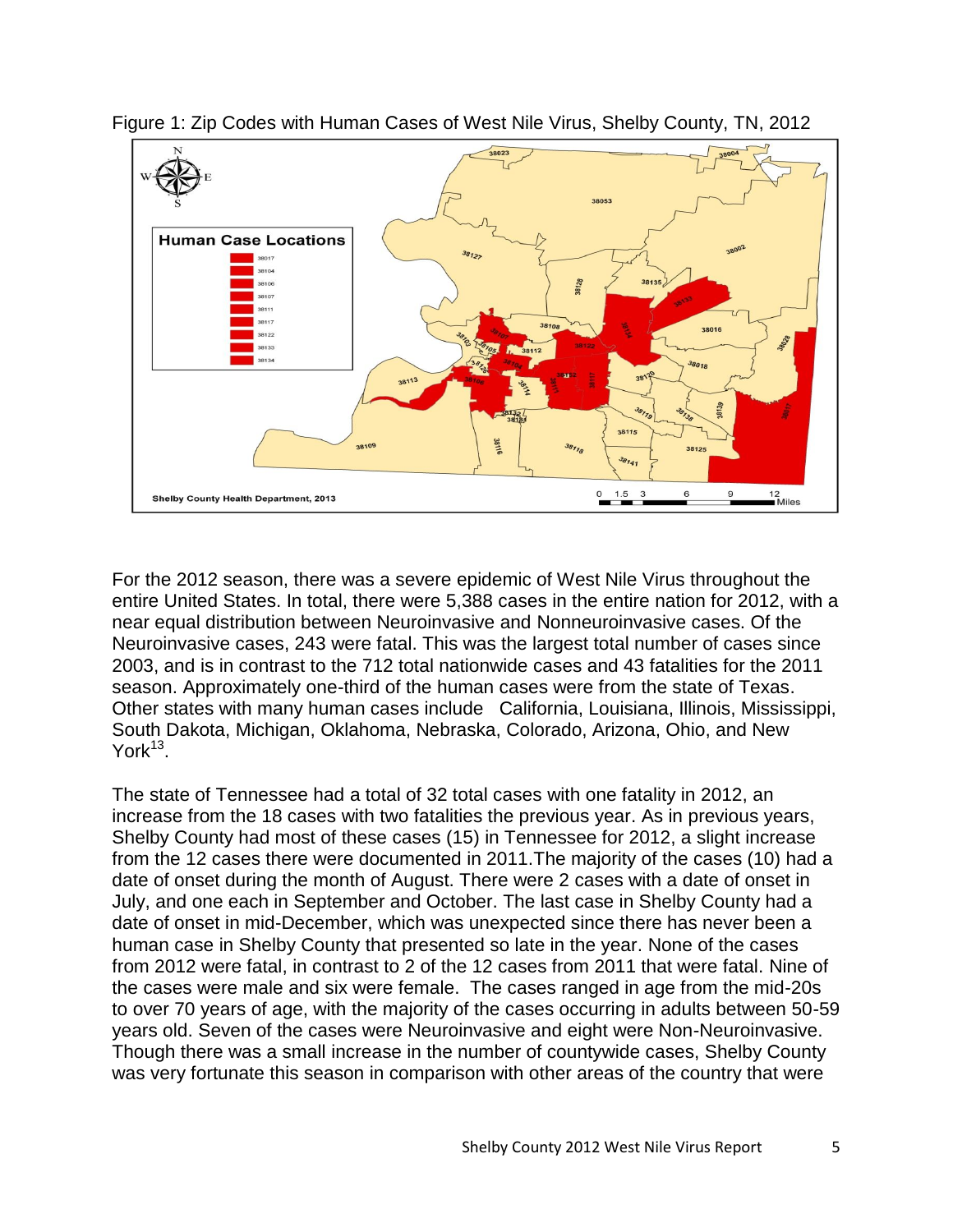severely affected. Much of this may be attributed to the vigilant efforts of the Vector Control Program with targeted spraying(larviciding and adulticiding), as well as overall efforts to inform and educate the public on appropriate prevention measures.

There are many important factors to consider as to why the 2012 season was one of the worst West Nile Virus epidemics in the country. Probably the most important factors are related to weather and climate. *Culex* mosquitoes, the major vector of West Nile virus, thrive in hot, damp conditions. The higher temperatures that were present nationwide during the summer of 2012 and fluctuations between rainfall and drought were ideal conditions for mosquitoes to breed and multiply. In general, areas with many human cases have been linked closely to above average summer temperatures. Unseasonably warm weather may also enable West Nile Virus to spread more easily. Warm weather speeds up both the life cycle of the mosquito and the multiplication of West Nile Virus. This essentially allows infected mosquitoes to reach a biting age quicker. Significant increases in West Nile cases have also been associated with one or more days of heavy rain within a week of the case increase and continuing for the next two weeks. Another important climate factor to consider is the mild winter and early spring season that was present in 2012. This extended the time period that mosquitoes posed a definite threat. Mosquitoes are able to quickly repopulate themselves and are stimulated to bite during humid conditions. At the same time, drought-like conditions drive birds into more densely populated areas in search of water with mosquitoes behind them. When birds and mosquitoes spend more time together during drought conditions, younger birds may become more easily infected with the virus and spread it to mosquitoes, which then spread it to humans leading to higher rates of West Nile Virus transmission. Finally, an additional contributing factor to the severe cycle of West Nile Virus nationwide could be an overall decline in the diversity of bird populations. Some prior studies have found a "dilution effect" or inverse correlation between bird diversity and West Nile incidence. In other words, the more species of birds there are in an area, the lower the rate of West Nile Virus<sup>14</sup>.

In 2012 Texas had the largest proportion of cases nationwide (primarily in the greater Dallas area), and Texas also experienced the most severe drought conditions in 2012. During a drought, there is a greater chance of more polluted water. As water evaporates in periods of extreme heat, the pollutants will still remain. In urban areas, like Dallas, there may have been many polluted ponds and urban streams that provided the ideal conditions for *Culex* mosquitos to thrive and multiply. Furthermore, underground sewers, catch basins and abandoned houses with swimming pools or birdbaths also may contain stagnant water that provides the nutrient conditions for mosquitoes to flourish<sup>15</sup>.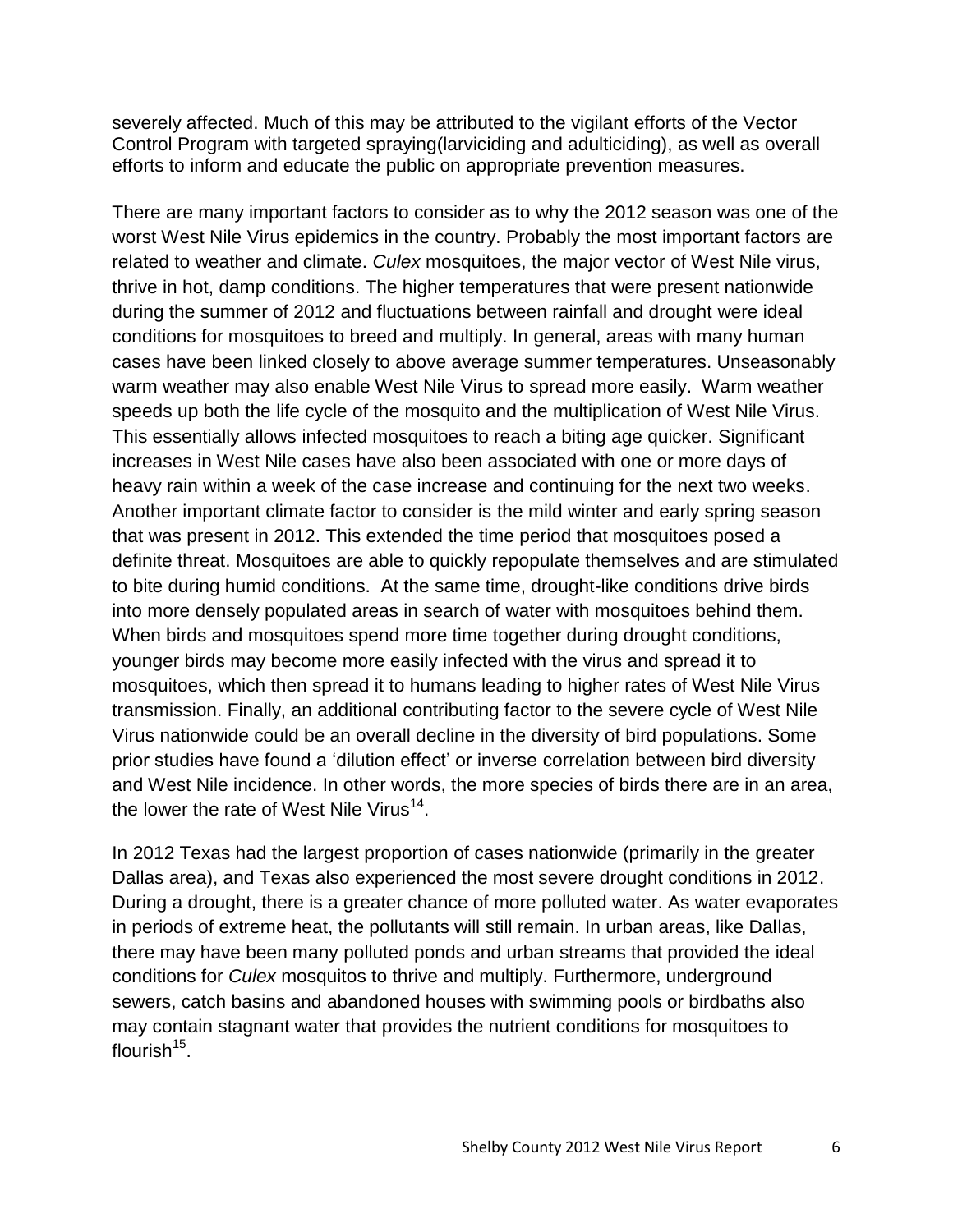# **Mosquito Surveillance and Control Methods and Background**

The transmission cycle of West Nile Virus involves birds as the reservoir for the virus and mosquitoes as vectors that transmit the disease. The principal vectors responsible for transmitting WNV in Shelby County are adult female mosquitoes of the *Culex*  species that primarily rest during the day and bite humans and animals throughout the night. *Culex* mosquitoes tend to breed in stagnant water sources that range from artificial containers to large bodies of permanent water. These mosquitoes thrive in water that contains organic material which is common in urban areas with inadequate drainage and sanitation.<sup>5</sup>

Detection and control of WNV in mosquito populations are the primary tools that help health officials prevent human and domestic animal infections. Viral activity is currently monitored primarily through mosquito and human surveillance to pinpoint specific areas of high risk within Shelby County. The Health Department uses an integrated mosquito management program, which includes several components: (1) surveillance (monitoring levels of mosquito activity and where virus transmission is occurring), (2) source reduction of mosquito breeding sites, (3) use of chemical and biological methods to control mosquito larvae (larviciding), (4) use of chemical methods to control adult mosquitoes (adulticiding), and (4) community outreach and public education. Larvicides are products used to kill immature mosquitoes. If applied directly to water sources that hold mosquito eggs or larvae, the number of new mosquitoes can be limited. Adulticides are products used to kill adult mosquitoes. The ultimate goal of adulticiding is to reduce the number of mosquitoes that can bite people and possibly transmit WNV. Source reduction is the alteration or elimination of stagnant water sources that foster mosquito larval habitat breeding. It is the most cost-effective method that can include individual activities (proper tire disposal, cleaning bird baths, swimming pools and rain gutters) or water management projects by environmental agencies  $^3$ .

The Vector Control Program catalogs the locations of water producing mosquito larvae throughout Shelby County. Currently, there are approximately 3,000 sites. Larval sites are inspected from mid-March through the end of October, and information on the number and type of larvae is collected. The sites are classified as producing vector mosquitoes (mosquitoes that can transmit the virus) or nuisance mosquitoes. Vector sites may contain nuisance mosquitoes, but sites designated as nuisance sites do not contain vector mosquitoes. In 2012, there were approximately 1288 nuisance sites and 3089 vector sites. The county is divided into 15 areas and a larviciding crew is assigned to each area. Depending on the time of year and surveillance information, crews are assigned to either a "nuisance site itinerary" (inspecting all sites identified as producing nuisance mosquitoes) or a "vector site itinerary" (inspecting all sites identified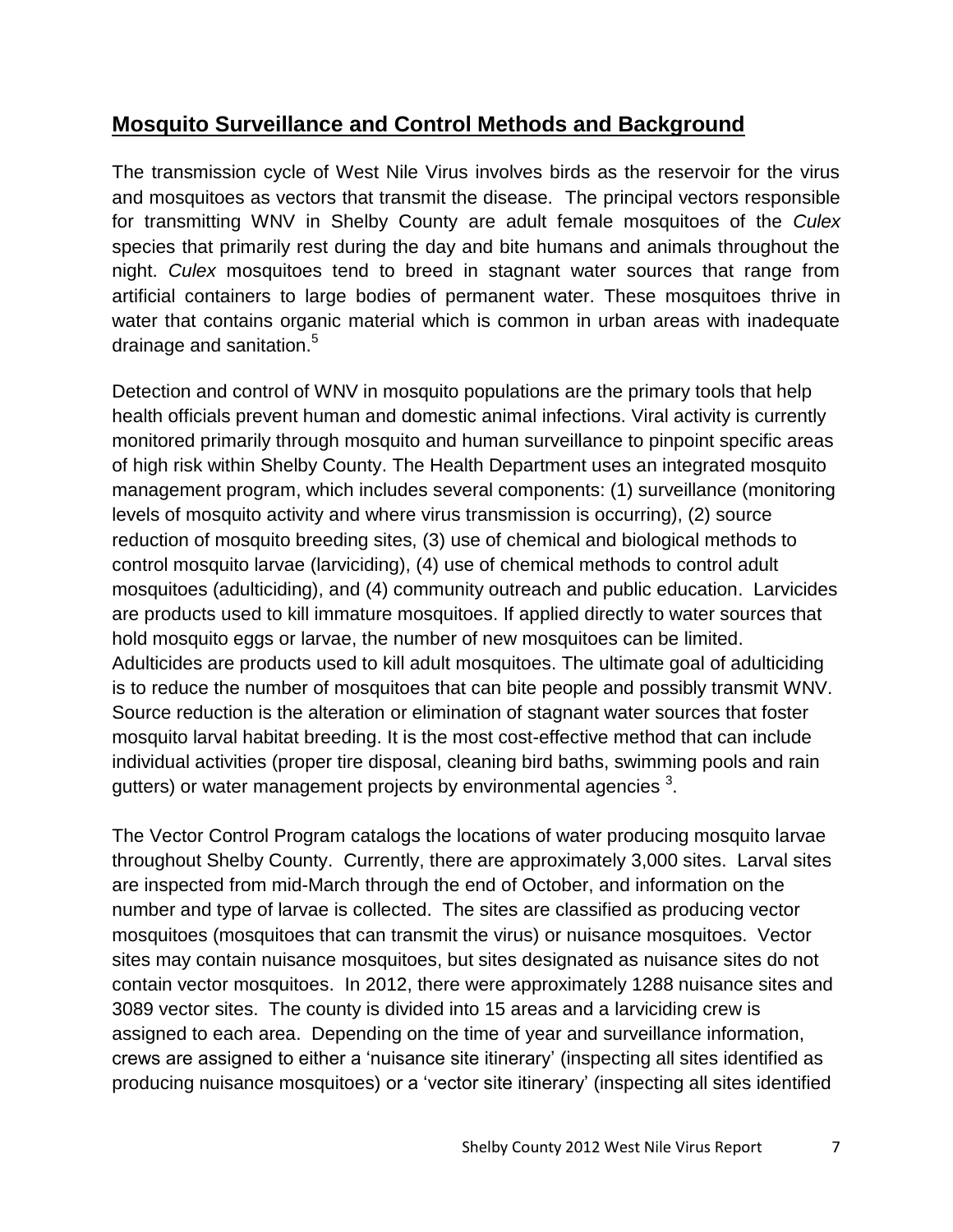as producing vector mosquitoes). The nuisance site itinerary will include vector sites that also produce nuisance mosquitoes. All sites on the assigned itinerary are inspected by a larviciding crew every two weeks and treated based on criteria called action thresholds (described later).

Adult vector mosquitoes are trapped from late-April to late-October and information is collected on type, number, and the presence of WNV-positive mosquitoes. WNV mosquito testing runs from May  $1<sup>st</sup>$  to the end of October. The county is divided into 163 zones, sized based on the area an adulticide truck can treat in three hours. A gravid trap is placed in a centralized location in each zone. These traps are designed to collect adult female *Culex* mosquitoes preparing to lay their eggs. Each trap runs for 12 hrs overnight, typically once a week. Samples are sent to the State of Tennessee to be tested for West Nile Virus. The decision to adulticide a location is dependent on adulitciding action thresholds. Zones that do not meet the action threshold requirements will not be adulticided.

Action thresholds are established by Shelby County Health Department Division of Vector Control and then approved by Tennessee Department of Environment of Conservation under the authority of the United States Environmental Protection Agency. The action threshold for larval mosquitoes is based on the presence or absence of larval mosquitoes in a water sample taken using a standard 12 oz dipper. The action threshold for mosquito larvae and pupae is an average of one mosquito per dip per site.<sup>12</sup> The action threshold for adult vector mosquitoes is based on whether or not the vector mosquitoes have tested positively for a disease pathogen that can be a threat to human health. This includes West Nile Virus and a similar virus that causes St. Louis Encephalitis. When disease pathogens are detected the action threshold will be one mosquito per trap per night and when disease pathogens are not detected then the action threshold will be not lower than 50 mosquitoes per trap per night. When an action threshold is met or exceeded, adulticiding may be initiated. Zones are prioritized for adulticiding based on mosquito surveillance findings. Recent human case locations are also taken into account when prioritizing adulticiding schedules. Figure 2 shows the current mosquito trapping locations in Shelby County.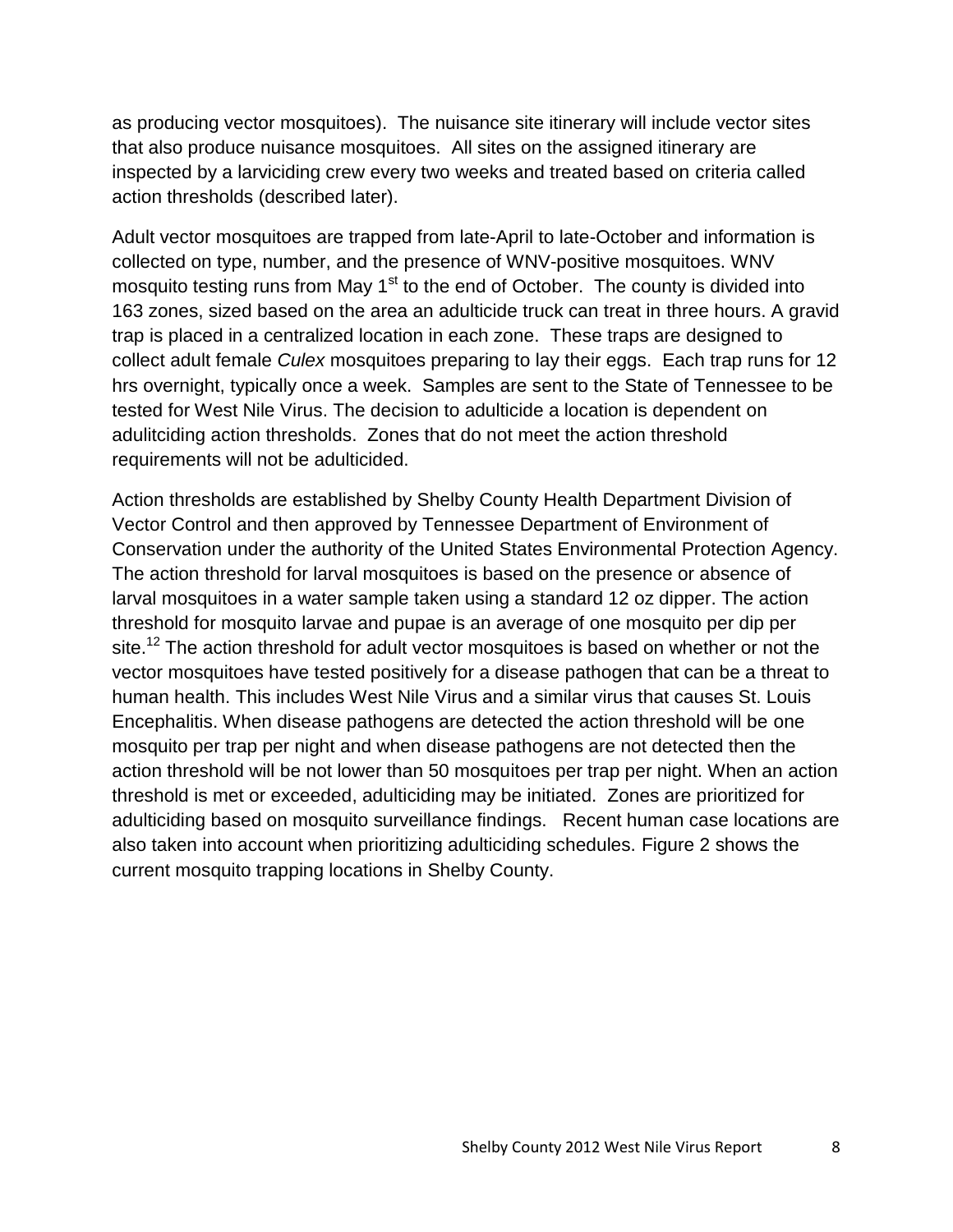

#### Figure 2. Mosquito Trapping Locations, Shelby County, TN, 2012

Abatement of West Nile Virus (WNV) relies in part upon the timing and targeting of control efforts to the particular phases and events of the outbreak as they occur. This requires mapping and calculating a number of statistics that depict the dynamics of an outbreak. The initial phase of a WNV outbreak involves the circulation of the virus in birds and mosquitoes. Infected blood-feeding mosquitoes pass the virus to birds, which in turn, develop sufficient levels of virus in their blood to lead to the infection of more blood-feeding mosquitoes. More and more birds and mosquitoes become involved in the cycle and the size of the area in which this is occurring gradually increases.

The general dynamics of each WNV outbreak are similar to one another; however, the exact location and the time that the virus will first occur and subsequently appear differs from year to year. As a precaution, Vector Control conducts larval inspection and treatment activities throughout the county before WNV activity begins. Larvae can develop from eggs deposited daily upon the water"s surface. Vector Control larvicides the County on a schedule of once every two weeks. The larvicide"s killing capability diminishes greatly after two weeks.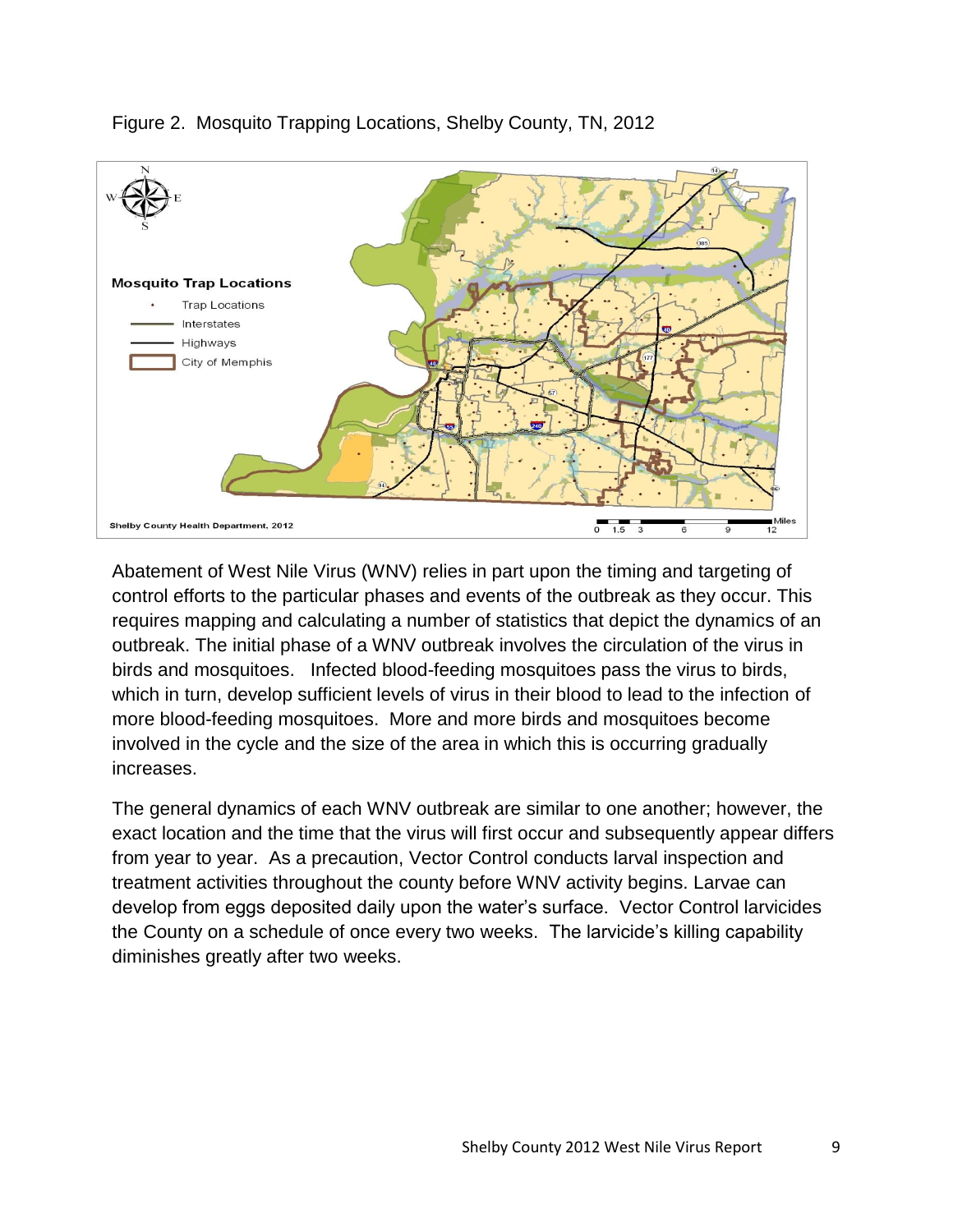Larviciding is conducted from mid-March, when the first mosquitoes (*Aedes, Ochlerotatus* and *Psorophora* species) hatch from their winter eggs, until the end of October. The beginning of the season is devoted to larviciding nuisance sites containing *Aedes, Ochlerotatus,* and *Psorophora* species. This is the time of year when these species are most numerous.

Also prevalent in early spring is the *Culex restuans* species (white-spotted mosquito). This particular *Culex* species appears to be a poor vector of WNV because even when infected mosquitoes are identified, amplification or geographical expansion of the virus is not seen. White-spotted mosquitoes will naturally disappear; therefore, Shelby County does not engage in WNV vector control until house mosquitoes, *Culex quinquefasciatus* (northern house mosquito) and *Culex pipiens* (southern house mosquito), become plentiful. White-spotted mosquitoes are prevalent in the early spring*,* when house mosquitoes are absent. Gradually, as Memorial Day approaches, the number of white-spotted mosquitoes diminishes as they enter a state of dormancy during the summer. At the same time, house mosquitoes leave winter hibernation and begin to appear. Geographical expansion only occurs as the ratio of the house mosquito larvae (*Culex pipiens and Culex quinquefasciatus)* to white-spotted mosquito larvae (*Culex restuans*) increases. Vector Control tracks the ratio of white-spotted mosquito larvae to house mosquito larvae as a type of threshold to trigger larviciding vector mosquito sites.



Figure 3. 2012 Weekly Ratio of *C. restuans* to *C.pipiens.C.quinquefasciatus*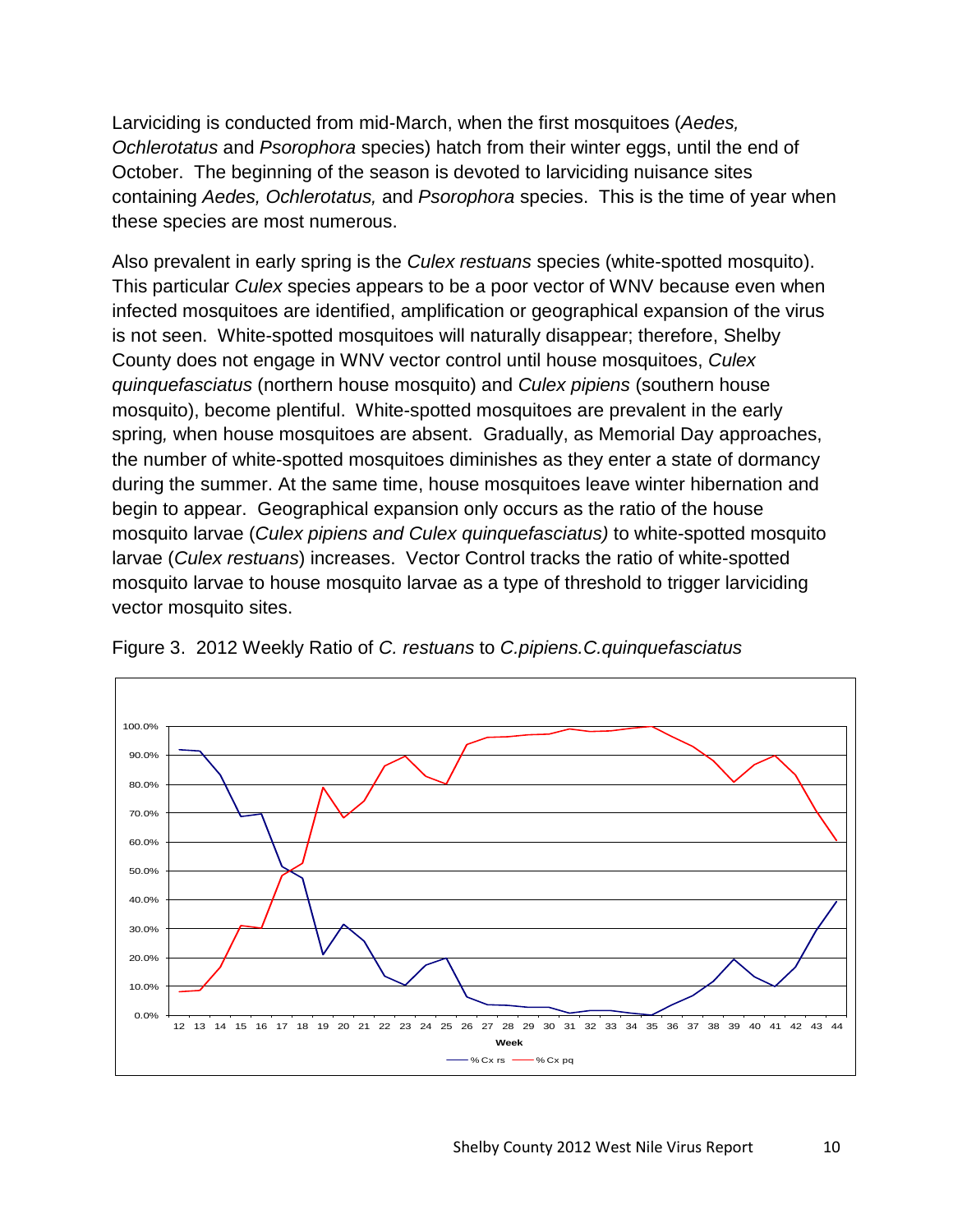May is the earliest month when mosquitoes can be sent for WNV testing. This schedule is set by the State of Tennessee. The first positive samples are usually detected at the same time that the transition of the *Culex* species occurs, typically around Memorial Day. Historically, the first positive locations have been in Memphis, Bartlett or Germantown. The virus is typically found much later in Collierville, Millington, Lakeland, Arlington and unincorporated Shelby County. Crews have begun to larvicide vector sites by the middle of May, at first detection of the virus, or when there has been an overwhelming prevalence of house mosquitoes.

Events surrounding an outbreak do not change the larviciding program. Weather however does have an influence. As sites dry in the summer, inspections become less necessary. The decision to cease inspection comes from the historical records of each site.

Adulticiding on the other hand is "shaped" by the dynamics of the outbreak. Disease foci are centers of amplification and are targeted for control in order to slow the expansion of the virus. Vector Control is required to extend this service to all localities in the county given that the service is paid for by all citizens through the Vector Control fee. The maximum number of zones that Vector Control can adulticide in one week is 40 zones, due to a limited amount of trucks and equipment. At times, the number of WNV positive zones will exceed 40 zones per week and adulticiding then is done on a rotational basis, which means each zone is adulticided about once a month. The entire county is sprayed at least two to four times per year at the rate of once per month.

While areas that have been identified as WNV disease foci are targeted for adulticiding, Vector Control does not specifically target areas for adulticiding based on vector mosquito densities. Densities often fluctuate week to week even without the effect of control. However, mosquito density can be an important factor in identifying areas that have had septic contamination. Sites are tracked by density groupings, e.g. 50-100, 100-500, over 500. Large numbers of house mosquitoes may be produced (e.g. 4,000- 8,000 per trap night) if there is septic contamination of a creek or sewage outcropping. These areas will be larvicided and adulticided when necessary. The policy of the Health Department calls for public notification before spraying. These notifications are made through the media in the form of press releases and are posted on the Shelby County Website. Press releases are prepared weekly; therefore, spraying for high numbers may only be performed after a week of detection at the earliest.

Source reduction has been recently incorporated into larviciding operations for greater efficiency. Larviciding crews are charged with improving drainage as they conduct their inspections by removing trash and objects, such as used tires, that could generate mosquitoes. This work has only been performed during the winter months in past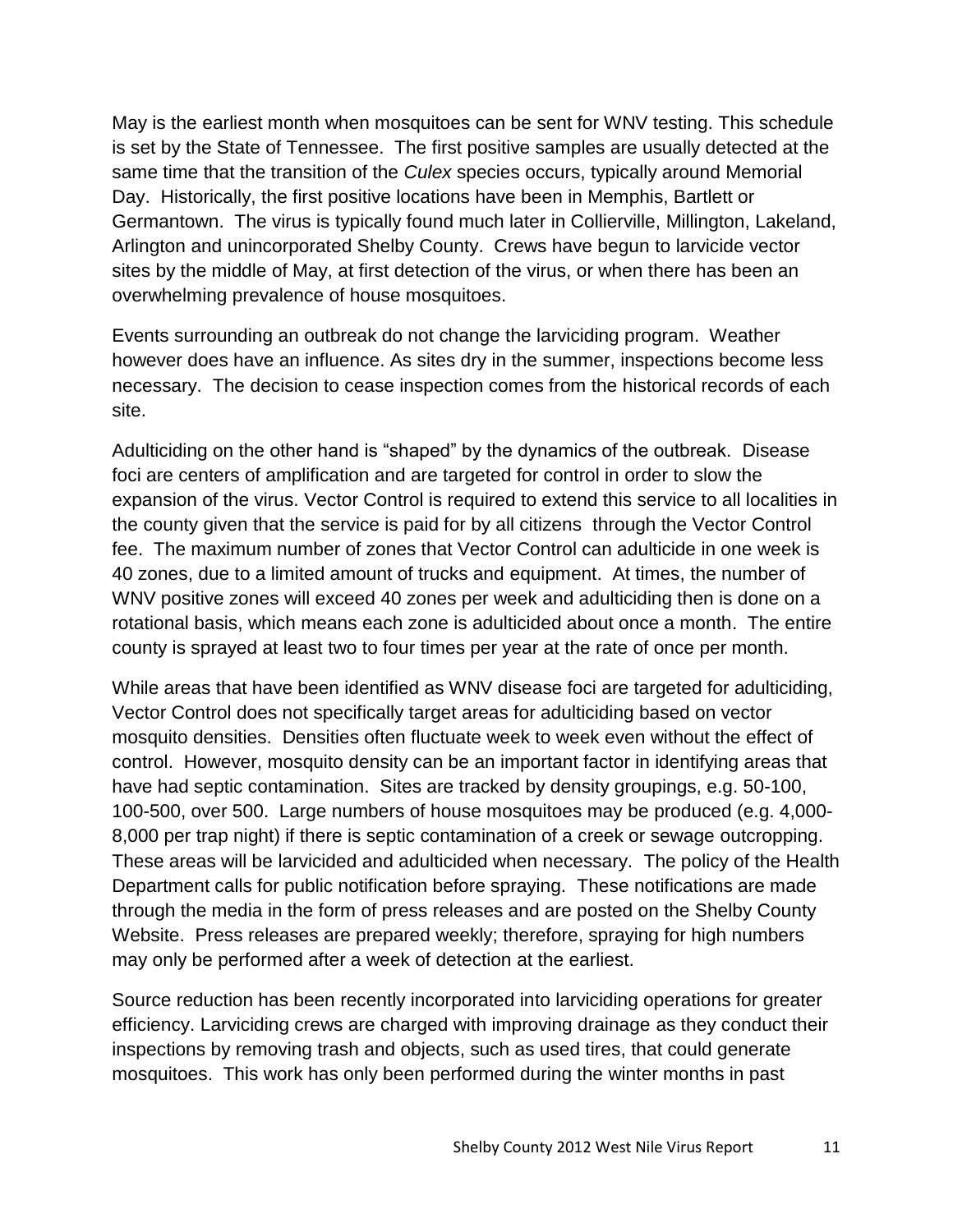years. The crews have also been charged with making referrals to Health Department inspectors to have properties cleaned up if the accumulations of trash are greater than what they can remove in one or two trips. During the winter months, Health Department inspectors continue to actively locate tire piles for removal.

# **Mosquito Surveillance Data**

#### **Mosquito Density**

Mosquito density, the mean number of mosquitoes per trap, is an important surveillance measure. Specifically, mosquito density helps Vector Control to focus their control efforts with respect to larviciding. It helps to identify sources or problem areas within the county where there are unusually high numbers of mosquitoes. As previously described, each week a gravid trap is placed in each of 163 zones for a 12-hour period; therefore, the mosquito density for each week reflects the mean number of mosquitoes collected per zone in a one night, 12-hr trap catch.

Figure 4 shows the mean number of *Culex* mosquitoes collected per trapping event for each of the past 6 years. Overall, 2012 demonstrated a significant increase in number of mosquitoes compared to the previous two seasons. Figure 5 shows a weekly comparison of mosquito density between the 2012 season and the average of the six previous seasons (2006-2011). Mosquito density was larger in 2012 during the first week of testing (week 19) than in the average of the previous six years. For the most part, mosquito density in 2012 was comparable to the average of the six previous years with the exception of a very large peak during week 23 of the 2012 season when an exceptionally large number of *Culex* mosquitoes were collected. Figure 6 shows the geographic distribution of the mean mosquito density by zip code. Zip codes where human cases were located are outlined in blue. Most of the areas with the highest mosquito densities are within the city of Memphis.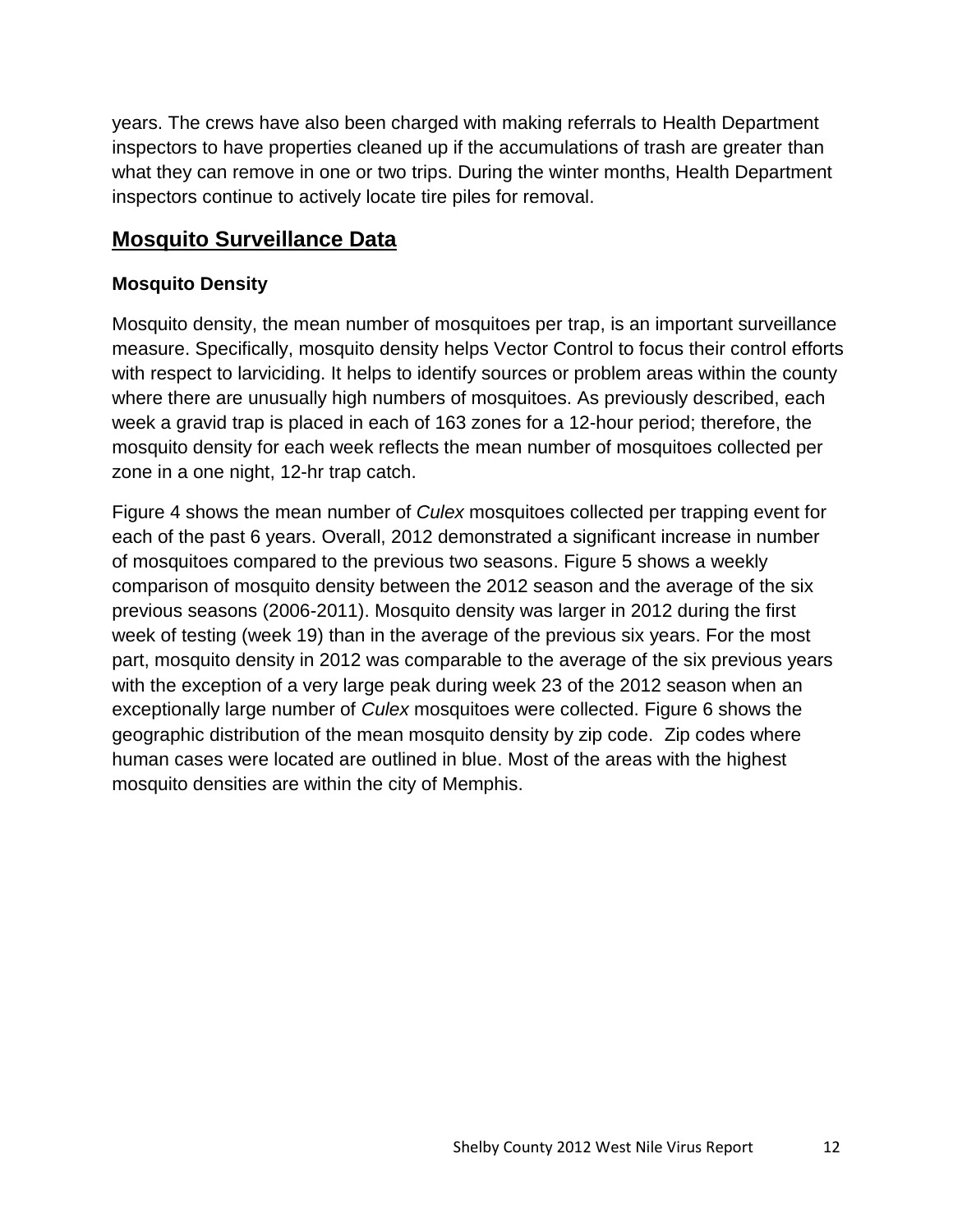

Figure 4. *Culex* Species Mosquito Density by Year, Shelby County, TN, 2007-2012

Figure 5. *Culex* Species Mosquito Density Comparison, 2012 vs. 6 Year Mean (2006-2011), Shelby County, TN.

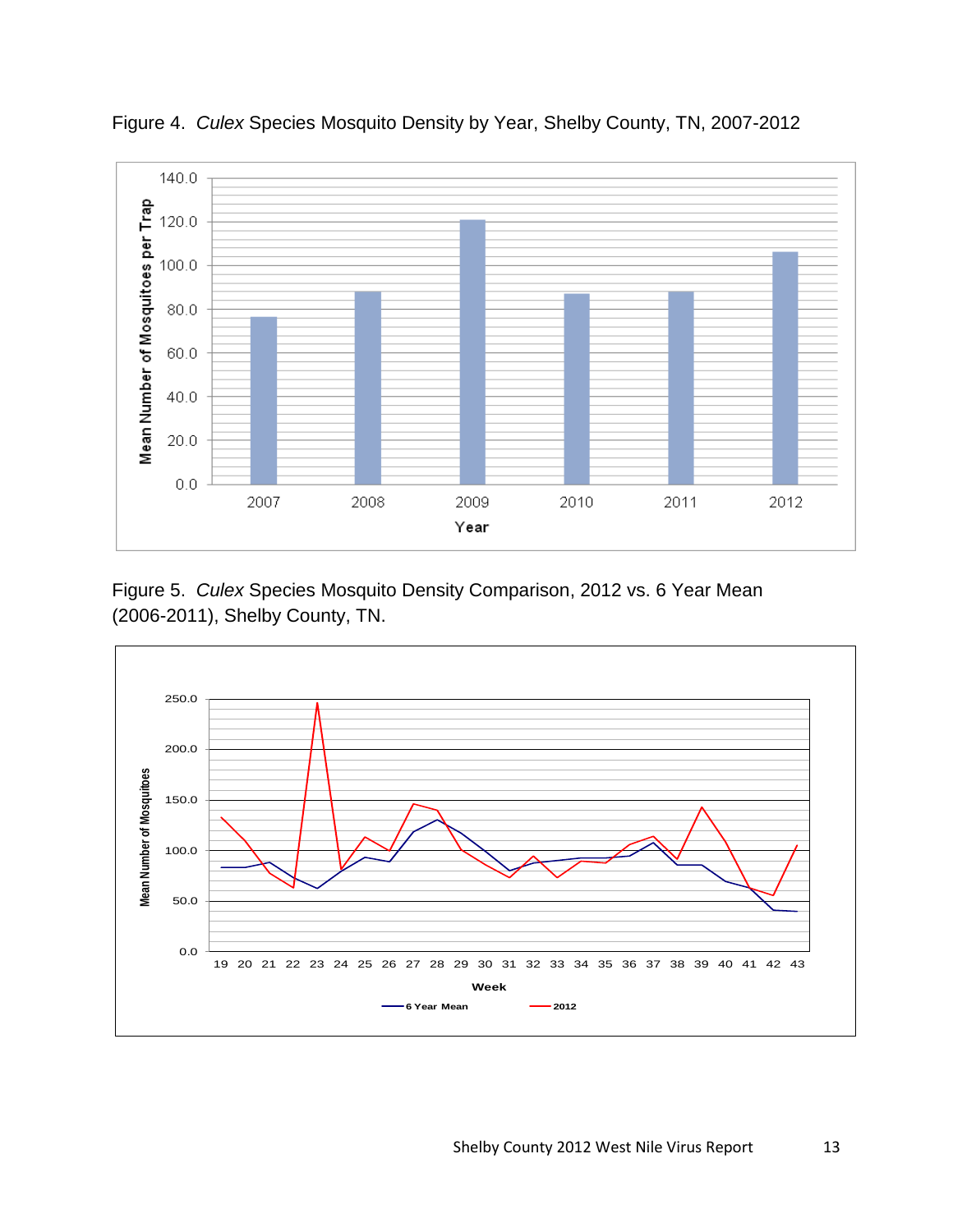

Figure 6. *Culex* Species Mean Mosquito Density by Zip Code, Shelby County, TN, 2012

#### **WNV-Positive Mosquitoes and Persistent Positive Zones**

When mosquitoes are sent to be tested for WNV, they are sent in groups that are collectively referred to as a mosquito "pool". In general, a mosquito pool can consist of up to 50 mosquitoes depending on how many mosquitoes are collected in the trap. For a mosquito pool to test positive, there only needs to be one WNV-positive mosquito in the pool. Thus, when a mosquito pool tests positive, it is not known how many of the mosquitoes in that pool are positive. For a trapping zone to be considered "positive" for a specific week there must be at least one WNV-positive pool from that zone. Figure 7 shows the total number of mosquitoes tested and the total number of samples positive from 2007 to 2012. In 2012, there were 830 positive samples out of a total of 3583 samples tested (23%). This is a slight decrease from the 2011 season where there were 974 positive samples out of a total of 3623 samples tested (27%).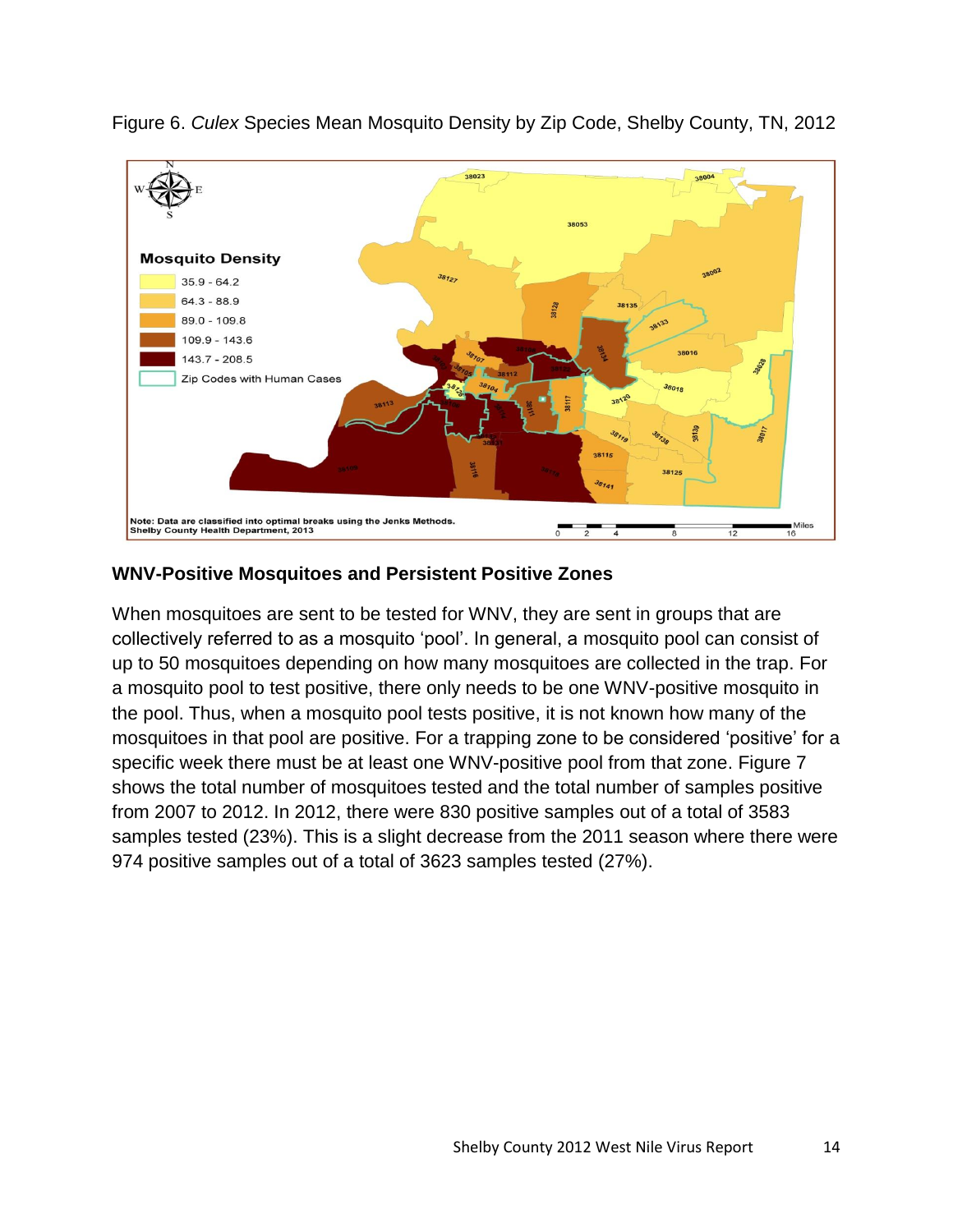Figure 7. Total Number of Mosquito Samples Tested and Number of Positive Samples, Shelby County TN, 2006-2012



Figure 8 shows the total number of positive pools by week comparing the 2012 season to the mean for the previous five years. It can be seen that the overall weekly number of positive pools for the 2012 season was higher than the previous five-year mean (2007-2011) for most of the season except for the last six weeks and also peaked midseason from weeks 26 to 33. Figure 9 shows the total number of positive pools by zip code. Particularly high numbers of positive pools can be seen in pockets throughout the central (Bartlett), southern (Memphis) and eastern (Collierville) areas of Shelby County.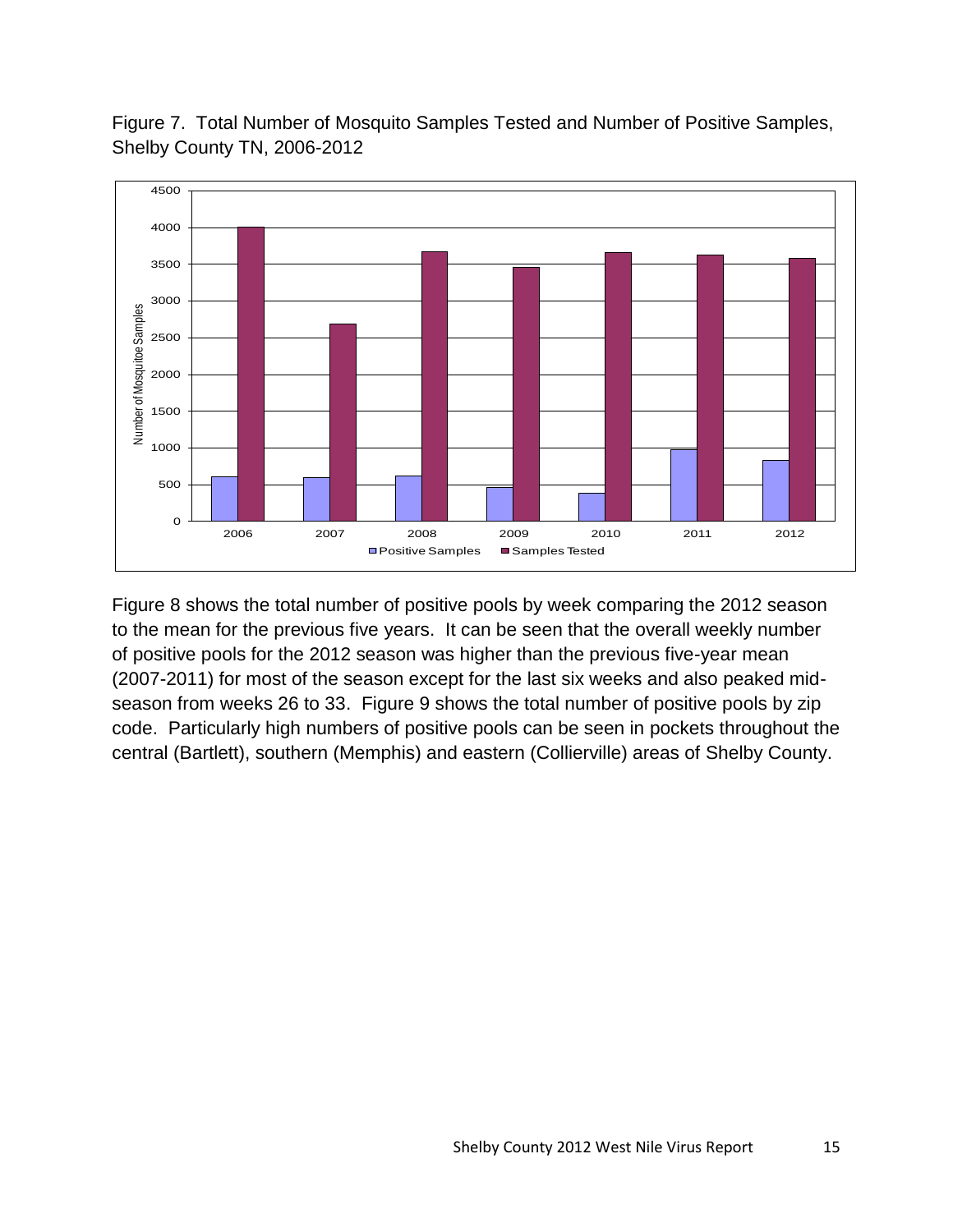

Figure 8. Number of Positive Pools by Week, 2012 vs 5 Year Mean (2007-2011)

Figure 9. Total Number of Positive Pools by Zip Code, Shelby County, TN, 2012

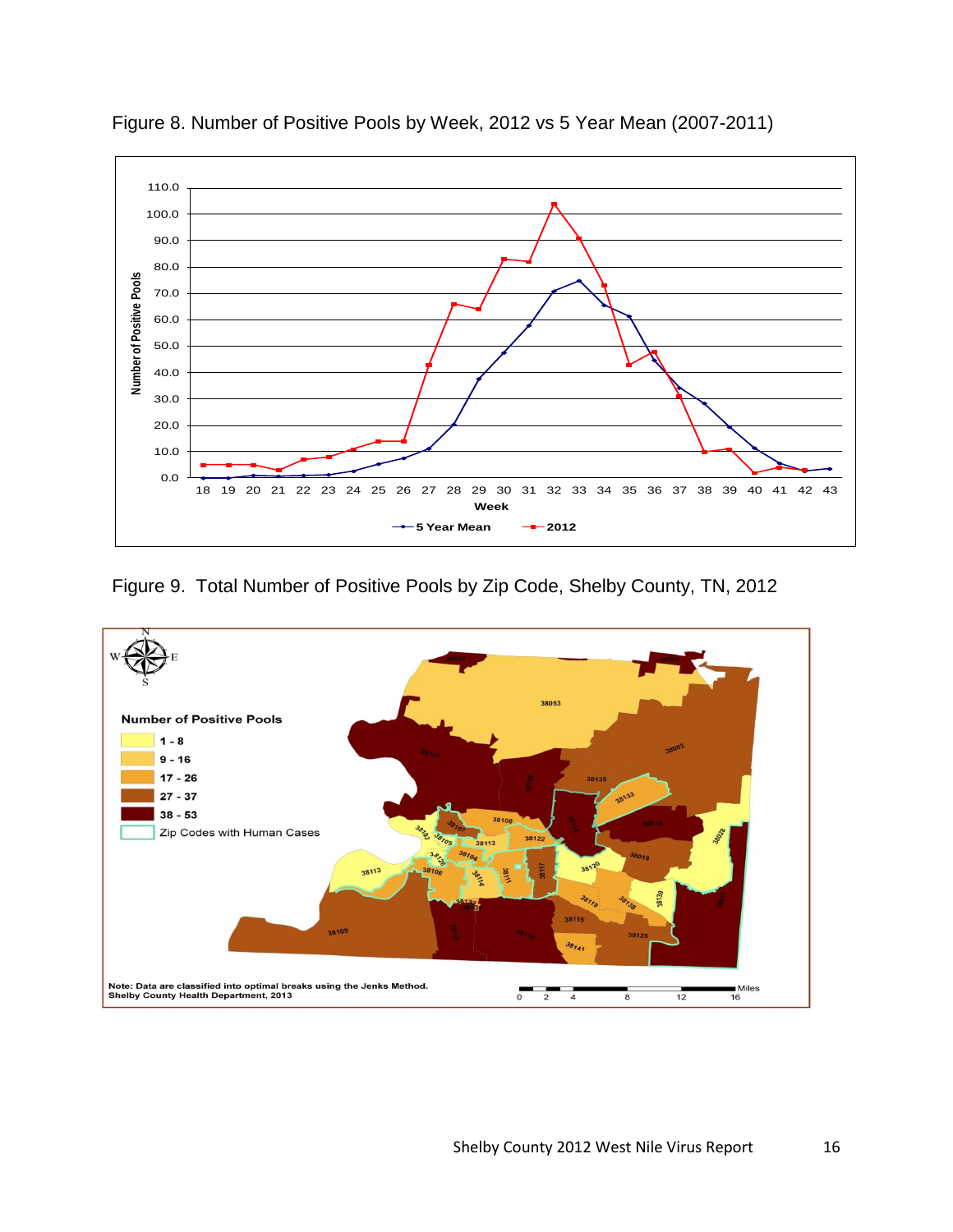West Nile Virus persistence is another measure utilized by the Vector Control section to target control measures. Persistence is measured as the number of weeks between when a zone first tests positive to the last week it tests positive.

Figure 10 shows the number of zones by their duration of viral persistence for the 2012 season compared to the mean for the previous five years (2006-2011). For example, in the 2012 season there were only five zones that never tested positive for WNV (0 weeks of persistence) compared to a mean of about 20 zones in the previous five seasons, and in 2012 there were 13 zones that tested positive for 11 weeks compared to a mean of approximately eight zones with this duration of persistence in the previous five seasons. In general, there were many more zones that had long durations of viral persistence in 2012 than there were in the previous five seasons.

Figure 11 depicts persistence by zip code, or the maximum number of consecutive weeks that any zone within a particular zip code has tested positive. Persistent positive areas can be detected diffusely throughout the county, though more concentrated in the central, southeastern and eastern areas.

Figure 10. Number of Zones by Duration of WNV Persistence, 2012 vs. 5 Year Mean (2007-2011), Shelby County, TN

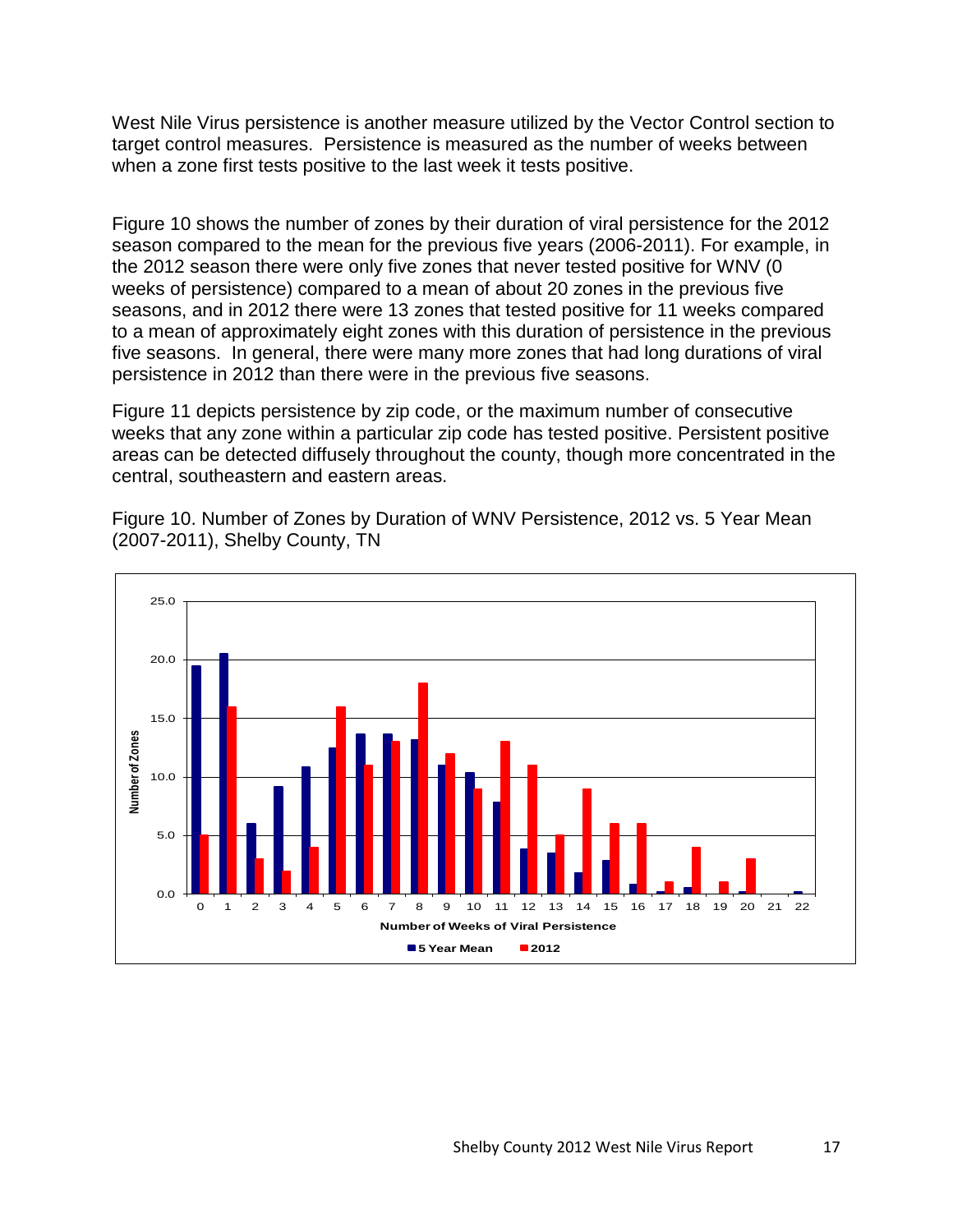Figure 11. Maximum Number of Weeks of Persistent Positive Pools by Zip Code, Shelby County, TN, 2012



# **Patterns and Conclusion**

For the 2012 season, there were 15 total cases with no fatalities, compared with only 12 cases and two fatalities in 2011 and 2 cases and no fatalities in 2010. Overall, the increase in the number of human cases in 2012 coincides with higher numbers of positive pools earlier in the season and more zones with long durations of viral persistence compared to the previous five-year mean. In 2012, there was a sharp increase in overall mosquito density. However, it is difficult to identify a clear pattern between the location of the human cases and mosquito surveillance data, particularly with regard to mosquito density and positive pools. Case locations appear to coincide to some extent with areas having persistent positive activity. The low virulence of West Nile Virus may contribute to a lack of detectable pattern. It is estimated that approximately 80% of individuals infected with WNV have no detectible symptoms or only mild symptoms that can be mistaken as a cold or the flu. $<sup>2</sup>$  As a result, only the more</sup> severe cases are identified and reported. With a sample size of only about 20% of cases identified, a clear pattern may not be readily detectable.

Furthermore, there are numerous factors in addition to the presence of WNV-infected mosquitoes which can contribute to how each case became infected, including but not limited to: travel both within and outside the county, outdoor activity, use of insect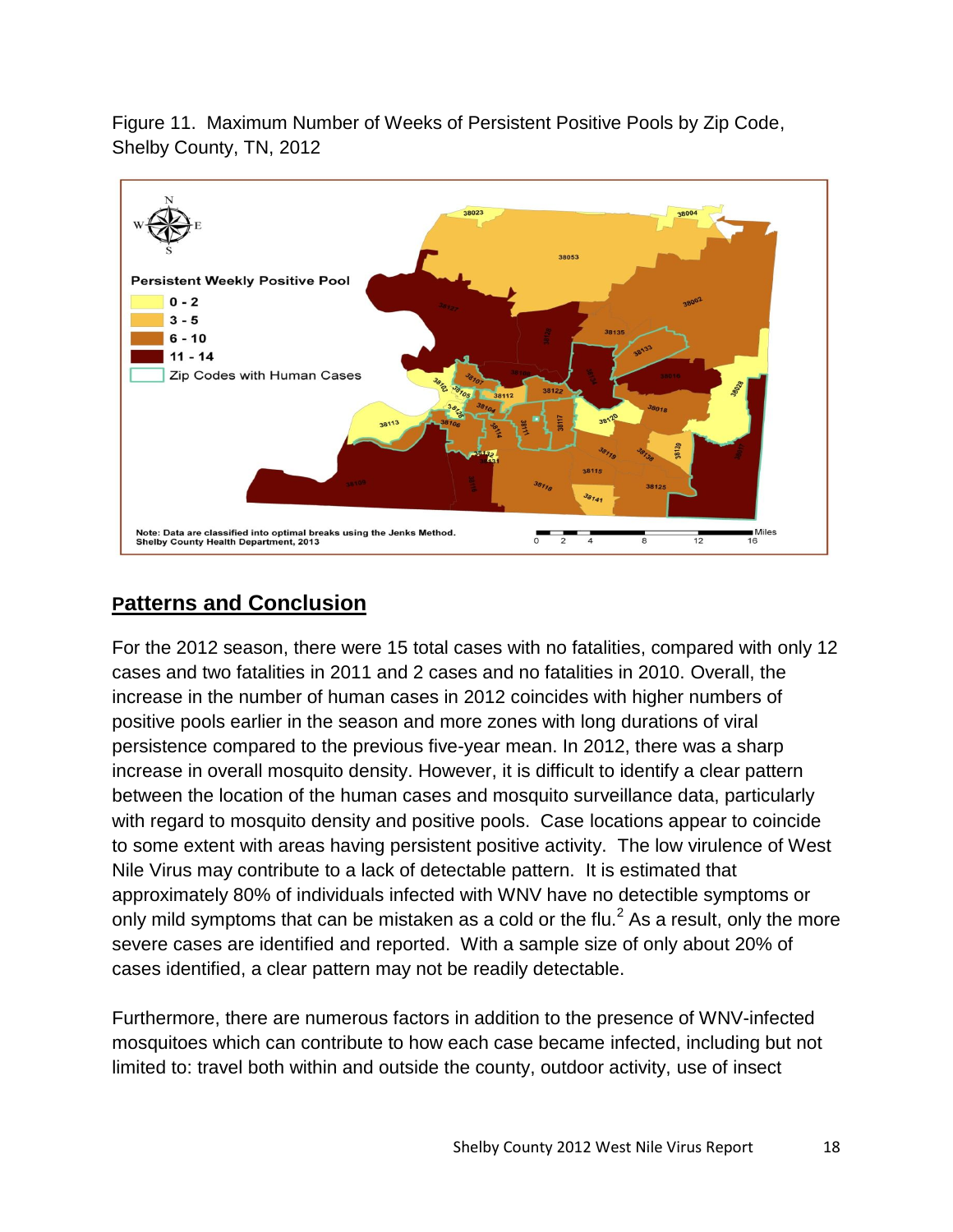repellants, screens on windows, other housing factors, population density, age, etc. Many of these factors likely vary with the economic status of communities. Human behaviors impact the rate at which people become infected. For example, there may be a high level of "risky behavior" (i.e. being outdoors at dusk without using repellent) among people living in areas with low levels of West Nile Viral activity and relatively low levels of risky behavior in areas with high levels of West Nile Viral activity, or vice versa.

Although there was a slight increase in the number of human cases, Shelby County was very fortunate to not have any fatalities or be affected by the severe nationwide epidemic of West Nile Virus in 2012. To ensure that future human cases of West Nile Virus are minimized, there are many factors that are used to target prevention and control measures given limited resources. Areas of the county where mosquitoes tend to breed are a definite focus of early mosquito control efforts. Vector Control larvicides throughout the county in anticipation of the virus appearing anywhere within the county. Secondly, mosquito surveillance is conducted to both identify where viral activity is occurring and to adulticide the zones in which it is occurring, as well as the adjacent zones in an attempt to slow expansion and amplification. Zones with positive persistent mosquito pools collected for more than one week are monitored very closely. The locations of human cases are also considered. It is crucial to implement not only mosquito abatement efforts but public education measures as well. Citizens are encouraged to be vigilant as it relates to controlling mosquito populations around their homes and businesses, as well as to use personal protective measures to reduce their likelihood of becoming infected. The Shelby County Health Department will continue to take action during the West Nile Virus season to protect and inform our citizens.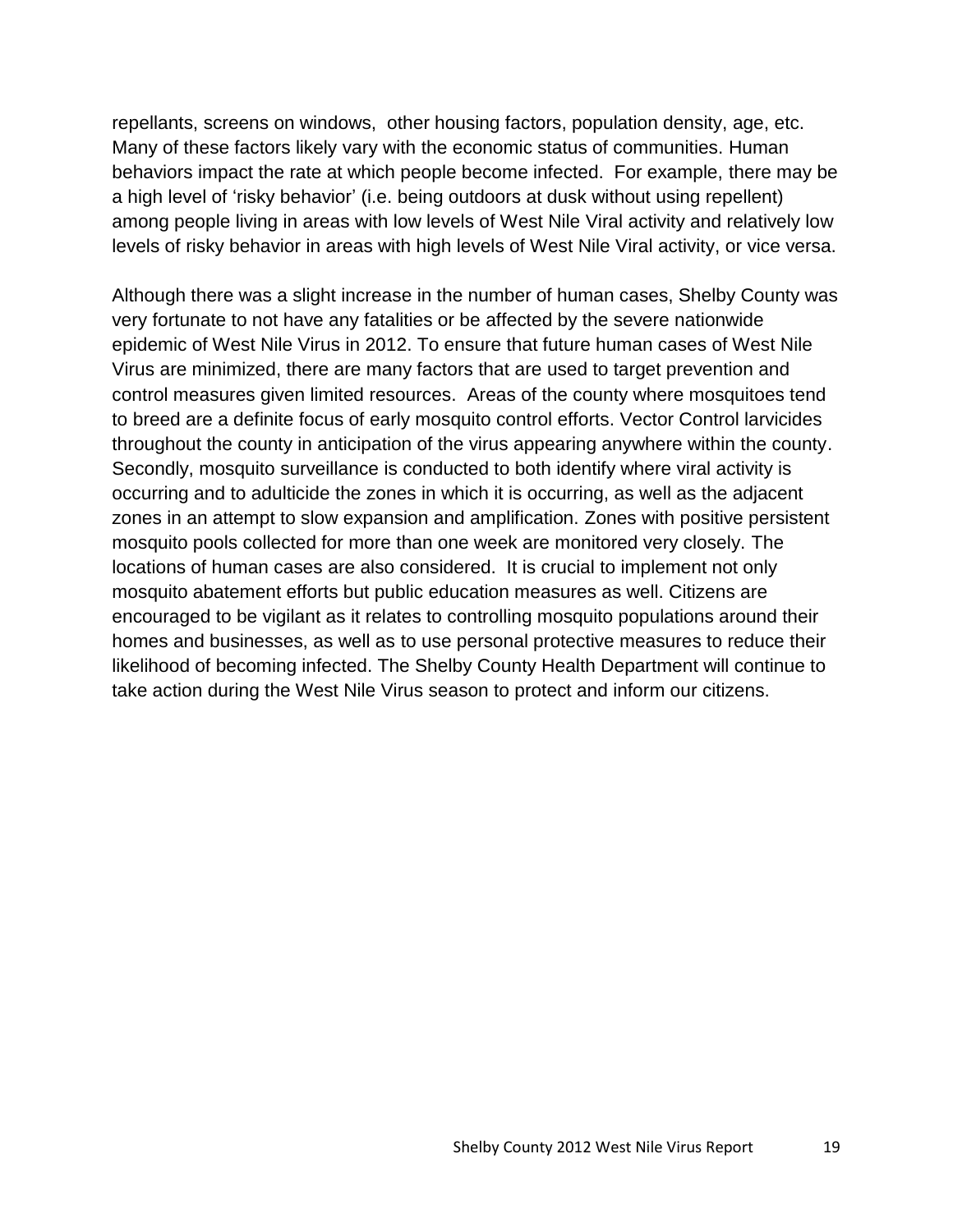#### **References**

- 1. Mayo Clinic Staff. Mayo Clinic. West Nile Virus. Scottsdale, Arizona. 2004. Available from: http://www.mayoclinic.com/health/west-nile-virus/DS00438
- 2. Centers for Disease Control and Prevention. West Nile Virus: Clinical Description. 2008. Available from: http://www.cdc.gov/ncidod/dvbid/westnile/clinicians/clindesc.htm
- 3. Centers for Disease Control and Prevention. Epidemic/Epizootic West Nile Virus in the United States: Guidelines for Surveillance, Prevention, and Control. 2003. Available from: http://www.cdc.gov/ncidod/dvbid/westnile/resources/wnv-guidelines-aug-2003.pdf
- 4. Kilpatrick A.M., Kramer L.D., Jones M.J., Marra P.P., Daszak P. West Nile Virus Epidemics in North America Are Driven by Shifts in Mosquito Feeding Behavior. PLoS Biol, 4(4). 2006.
- 5. Petersen L.R., Hayes E.B., Westward H.O.? The Spread of West Nile Virus. N Engl J, Med 351: 2257–2259. 2004.
- 6. Brault A.C., Langevin S.A., Bowen R.A., Panella N.A., Biggerstaff B.J., et al. Differential virulence of West Nile strains for American crows. Emerg Infect Dis,10: 2161–2168. 2004.
- 7. Spielman A., Andreadis T.G., Apperson C.S., Cornel A.J., Day J.F., et al. Outbreak of West Nile virus in North America. Science, 306: 1473–1473. 2004.
- 8. Centers for Disease Control and Prevention. Arboviral Diseases, Neuroinvasive and Non-Neuroinvasive. 2011. Available from: http://www.cdc.gov/osels/ph\_surveillance/nndss/casedef/arboviral\_current.htm
- 9. Shelby County Government. Shelby County Health Department, Department of Vector Control :West Nile. Shelby County, TN. 2011.
- 10. Centers for Disease Control and Prevention. West Nile Virus: Updated Information regarding Insect Repellents. Available from: http://www.cdc.gov/ncidod/dvbid/westnile/RepellentUpdates.htm.
- 11. State of Tennessee. NPDES Permit: General NPDES Permit for Discharges from the Application of Pesticides. Available from: http://www.tn.gov/environment/wpc/forms/cn0759\_tnp100000.pdf.
- 12. Centers for Disease Control and Prevention. West Nile Virus: What You Need to Know. 2012. Available from: http://www.cdc.gov/ncidod/dvbid/westnile/wnv\_factsheet.htm.
- 13. Centers for Disease Control and Prevention. West Nile Virus: Fight the Bite. 2012. Available from http://www.cdc.gov/ncidod/dvbid/westnile/index.htm.
- 14. Butler, Kiera. "What's Causing the West Nile Virus Outbreak?" Mother Jones. 15 October 2012. 10 January 2013. Available from http://www.motherjones.com/environment/2012/10/west-nile-virus-maps.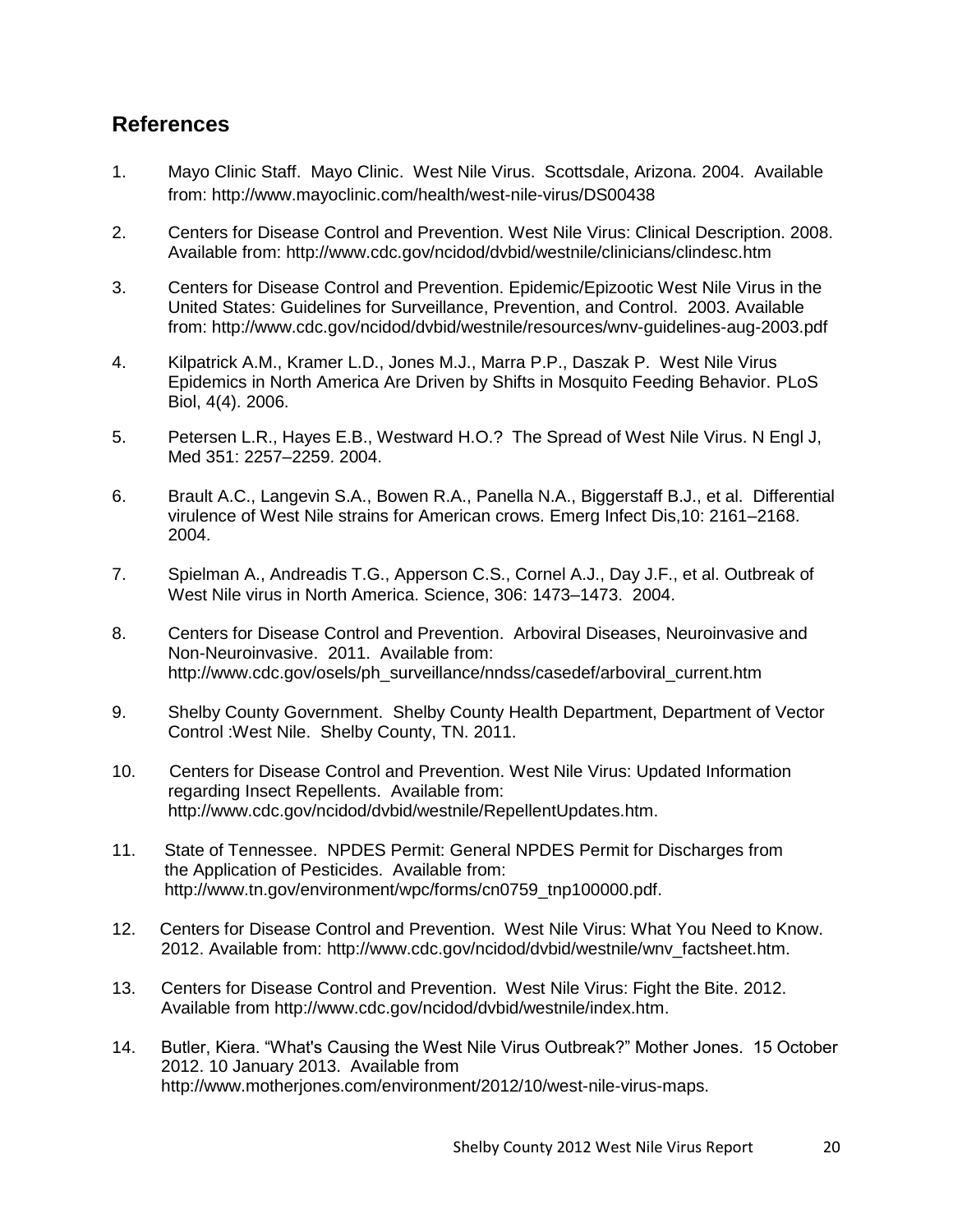15. Jaslow, Ryan. "What's making the 2012 West Nile virus outbreak the worst ever?" CBS News. 25 August 2012. 10 January 2013. Available from http://www.cbsnews.com/8301- 504763\_162-57500089-10391704/whats-making-the-2012-west-nile-virus-outbreak-theworst-ever.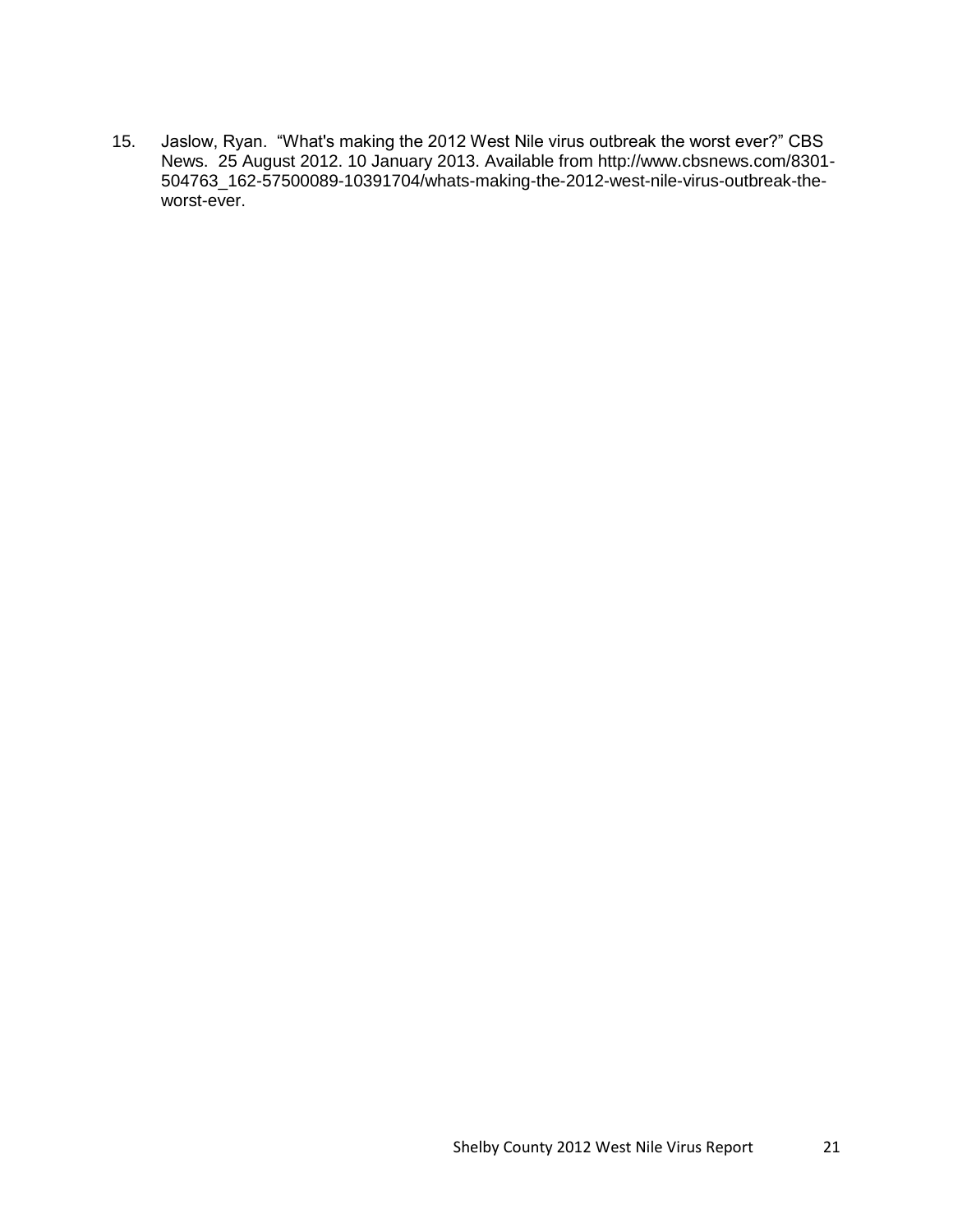# **Appendix A**

# **Arboviral Diseases, Neuroinvasive and Non-Neuroinvasive Case Definitions<sup>8</sup>**

#### **2011 Case Definition**

**(Replicated from http://www.cdc.gov/osels/ph\_surveillance/nndss/casedef/arboviral\_current.htm)**

CSTE Position Statement Numbers: 10-ID-18, 10-ID-20, 10-ID-21, 10-ID-22, 10-ID-23, 10-ID-24

California Serogroup Viruses, (i.e., California encephalitis, Jamestown Canyon, Keystone, La Crosse, Snowshoe hare, and Trivittatus viruses) Eastern Equine Encephalitis Virus Powassan Virus St. Louis Encephalitis Virus West Nile Virus Western Equine Encephalitis Virus

#### **Background**

Arthropod-borne viruses (arboviruses) are transmitted to humans primarily through the bites of infected mosquitoes, ticks, sand flies, or midges. Other modes of transmission for some arboviruses include blood transfusion, organ transplantation, perinatal transmission, consumption of unpasteurized dairy products, breast feeding, and laboratory exposures.

More than 130 arboviruses are known to cause human disease. Most arboviruses of public health importance belong to one of three virus genera: *Flavivirus*, *Alphavirus*, and *Bunyavirus*.

#### **Clinical description**

Most arboviral infections are asymptomatic. Clinical disease ranges from mild febrile illness to severe encephalitis. For the purposes of surveillance and reporting, based on their clinical presentation, arboviral disease cases are often categorized into two primary groups: neuroinvasive disease and non-neuroinvasive disease.

#### Neuroinvasive disease

Many arboviruses cause neuroinvasive disease such as aseptic meningitis, encephalitis, or acute flaccid paralysis (AFP). These illnesses are usually characterized by the acute onset of fever with stiff neck, altered mental status, seizures, limb weakness, cerebrospinal fluid (CSF) pleocytosis, or abnormal neuroimaging. AFP may result from anterior ("polio") myelitis, peripheral neuritis, or post-infectious peripheral demyelinating neuropathy (i.e., Guillain-Barré syndrome). Less common neurological manifestations, such as cranial nerve palsies, also occur.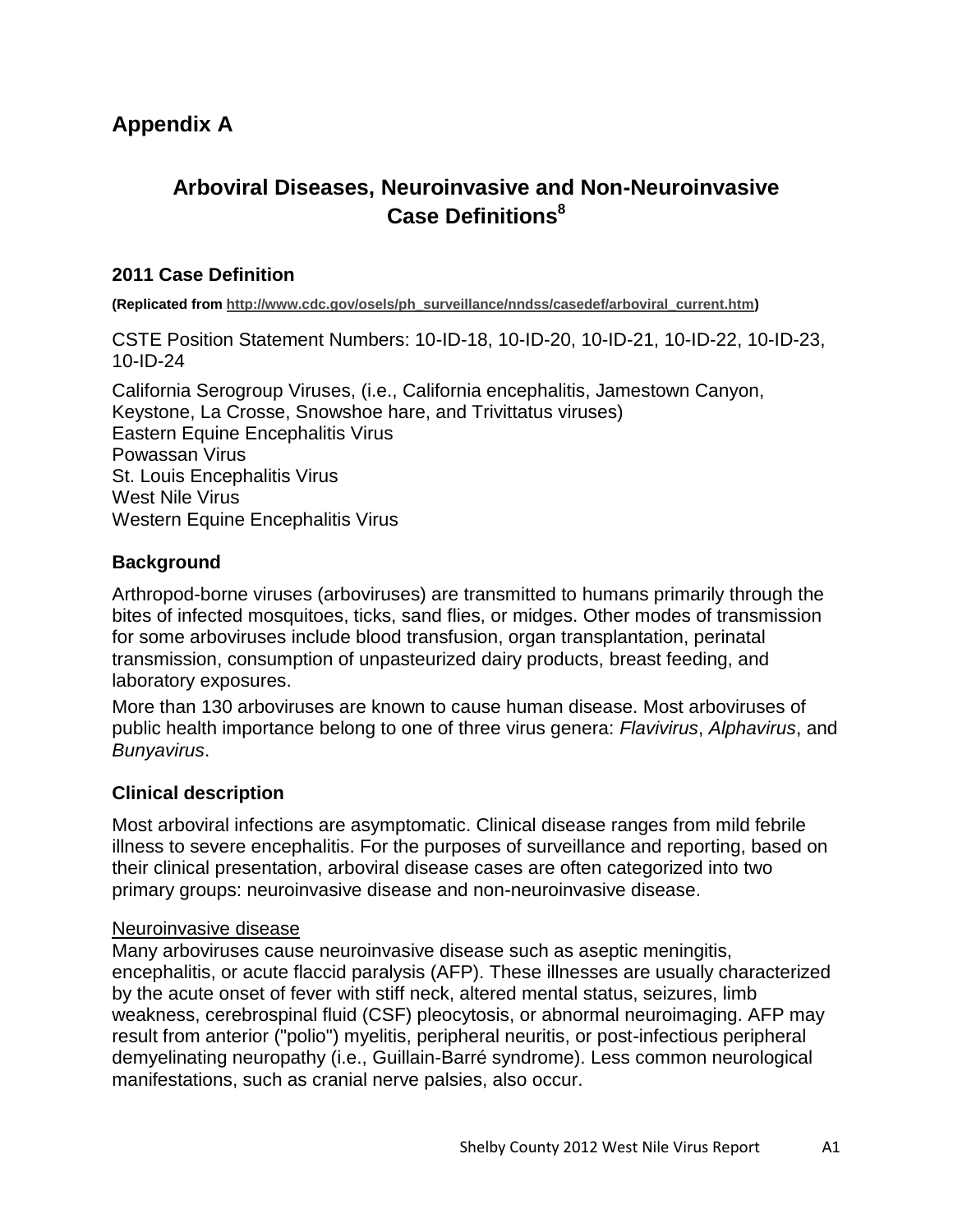#### Non-neuroinvasive disease

Most arboviruses are capable of causing an acute systemic febrile illness (e.g., West Nile fever) that may include headache, myalgias, arthralgias, rash, or gastrointestinal symptoms. Rarely, myocarditis, pancreatitis, hepatitis, or ocular manifestations such as chorioretinitis and iridocyclitis can occur.

Clinical criteria for diagnosis

A clinically compatible case of arboviral disease is defined as follows:

#### Neuroinvasive disease

- Fever ( $\geq 100.4^{\circ}$ F or 38 $^{\circ}$ C) as reported by the patient or a health-care provider, AND
- Meningitis, encephalitis, acute flaccid paralysis, or other acute signs of central or peripheral neurologic dysfunction, as documented by a physician, AND
- Absence of a more likely clinical explanation.

#### Non-neuroinvasive disease

- Fever ( $\geq$ 100.4°F or 38°C) as reported by the patient or a health-care provider, AND
- Absence of neuroinvasive disease, AND
- Absence of a more likely clinical explanation.

#### **Laboratory criteria for diagnosis**

- Isolation of virus from, or demonstration of specific viral antigen or nucleic acid in, tissue, blood, CSF, or other body fluid, OR
- Four-fold or greater change in virus-specific quantitative antibody titers in paired sera, OR
- Virus-specific IgM antibodies in serum with confirmatory virus-specific neutralizing antibodies in the same or a later specimen, OR
- Virus-specific IgM antibodies in CSF and a negative result for other IgM antibodies in CSF for arboviruses endemic to the region where exposure occurred, OR
- Virus-specific IgM antibodies in CSF or serum.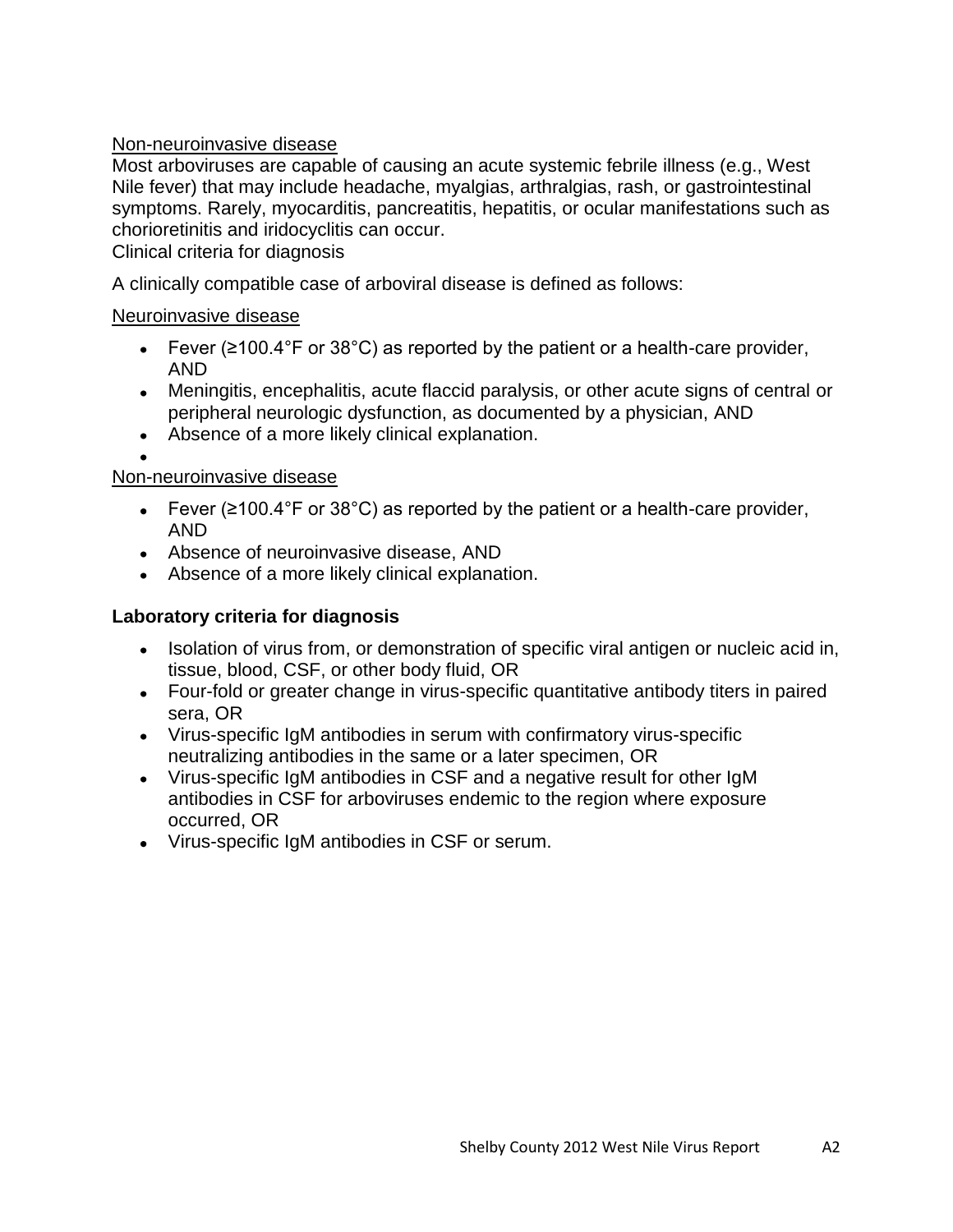#### **Case classification**

#### *Confirmed:*

#### *Neuroinvasive disease*

A case that meets the above clinical criteria for neuroinvasive disease and one or more the following laboratory criteria for a confirmed case:

- Isolation of virus from, or demonstration of specific viral antigen or nucleic acid in, tissue, blood, CSF, or other body fluid, OR
- Four-fold or greater change in virus-specific quantitative antibody titers in paired sera, OR
- Virus-specific IgM antibodies in serum with confirmatory virus-specific neutralizing antibodies in the same or a later specimen, OR
- Virus-specific IgM antibodies in CSF and a negative result for other IgM antibodies in CSF for arboviruses endemic to the region where exposure occurred.

#### *Non-neuroinvasive disease*

A case that meets the above clinical criteria for non-neuroinvasive disease and one or more of the following laboratory criteria for a confirmed case:

- Isolation of virus from, or demonstration of specific viral antigen or nucleic acid in, tissue, blood, CSF, or other body fluid, OR
- Four-fold or greater change in virus-specific quantitative antibody titers in paired sera, OR
- Virus-specific IgM antibodies in serum with confirmatory virus-specific neutralizing antibodies in the same or a later specimen, OR
- Virus-specific IgM antibodies in CSF and a negative result for other IgM antibodies in CSF for arboviruses endemic to the region where exposure occurred.

#### *Probable:*

#### *Neuroinvasive disease*

A case that meets the above clinical criteria for neuroinvasive disease and the following laboratory criteria:

Virus-specific IgM antibodies in CSF or serum but with no other testing.

#### *Non-neuroinvasive disease*

A case that meets the above clinical criteria for non-neuroinvasive disease and the laboratory criteria for a probable case:

Virus-specific IgM antibodies in CSF or serum but with no other testing.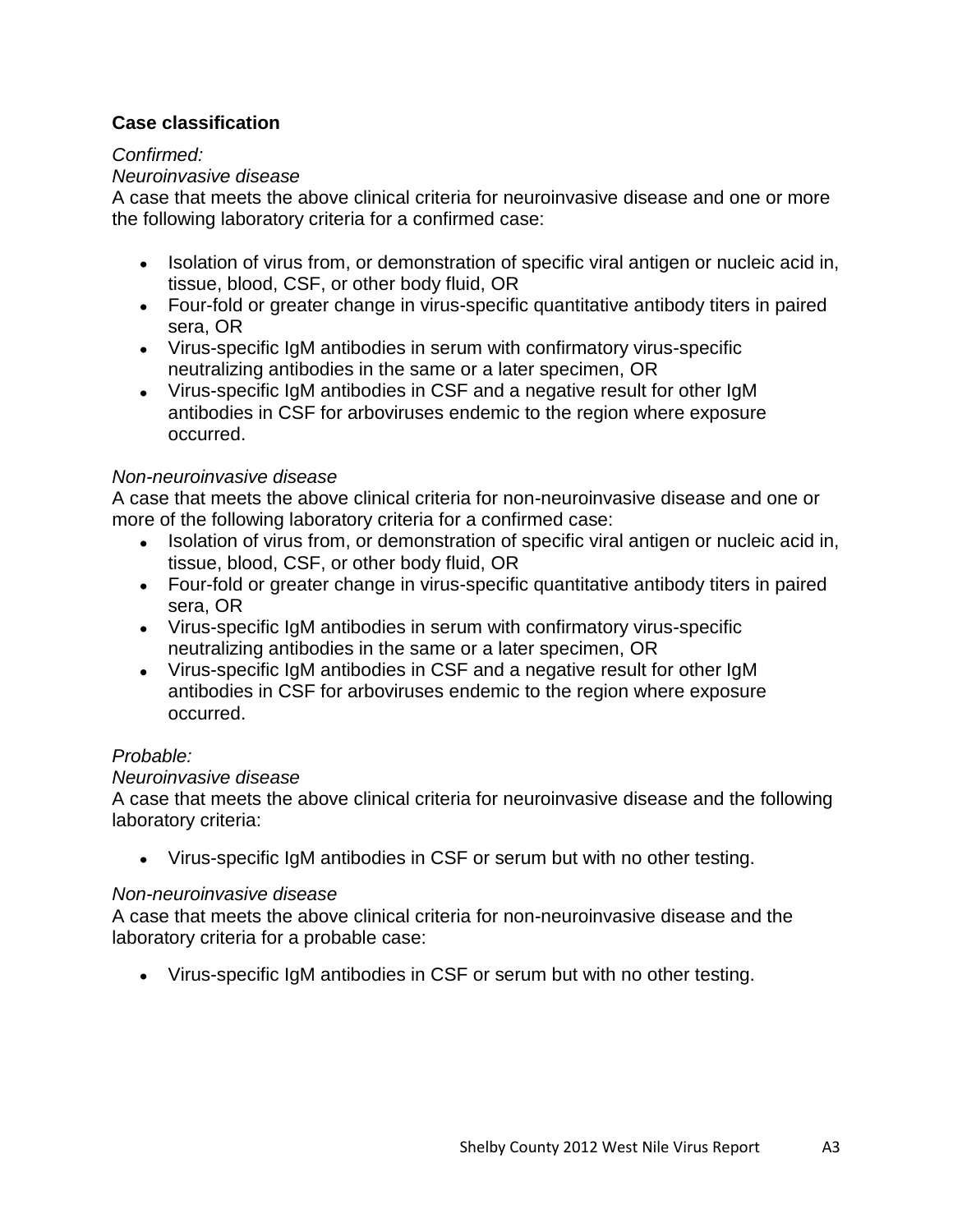#### **Comment**

#### Interpreting arboviral laboratory results

- **Serologic cross-reactivity.** In some instances, arboviruses from the same genus produce cross-reactive antibodies. In geographic areas where two or more closely-related arboviruses occur, serologic testing for more than one virus may be needed and results compared to determine the specific causative virus. For example, such testing might be needed to distinguish antibodies resulting from infections within genera, e.g., flaviviruses such as West Nile, St. Louis encephalitis, Powassan, Dengue, or Japanese encephalitis viruses.
- **Rise and fall of IgM antibodies.** For most arboviral infections, IgM antibodies are generally first detectable at 3 to 8 days after onset of illness and persist for 30 to 90 days, but longer persistence has been documented (e.g, up to 500 days for West Nile virus). Serum collected within 8 days of illness onset may not have detectable IgM and testing should be repeated on a convalescent-phase sample to rule out arboviral infection in those with a compatible clinical syndrome.
- **Persistence of IgM antibodies.** Arboviral IgM antibodies may be detected in some patients months or years after their acute infection. Therefore, the presence of these virus-specific IgM antibodies may signify a past infection and be unrelated to the current acute illness. Finding virus-specific IgM antibodies in CSF or a fourfold or greater change in virus-specific antibody titers between acute- and convalescent-phase serum specimens provides additional laboratory evidence that the arbovirus was the likely cause of the patient"s recent illness. Clinical and epidemiologic history also should be carefully considered.
- **Persistence of IgG and neutralizing antibodies.** Arboviral IgG and neutralizing  $\bullet$ antibodies can persist for many years following a symptomatic or asymptomatic infection. Therefore, the presence of these antibodies alone is only evidence of previous infection and clinically compatible cases with the presence of IgG, but not IgM, should be evaluated for other etiologic agents.
- **Arboviral serologic assays**. Assays for the detection of IgM and IgG antibodies commonly include enzyme-linked immunosorbent assay (ELISA), microsphere immunoassay (MIA), or immunofluorescence assay (IFA). These assays provide a presumptive diagnosis and should have confirmatory testing performed. Confirmatory testing involves the detection of arboviral-specific neutralizing antibodies utilizing assays such as plaque reduction neutralization test (PRNT).
- **Other information to consider.** Vaccination history, detailed travel history, date of onset of symptoms, and knowledge of potentially cross-reactive arboviruses known to circulate in the geographic area should be considered when interpreting results.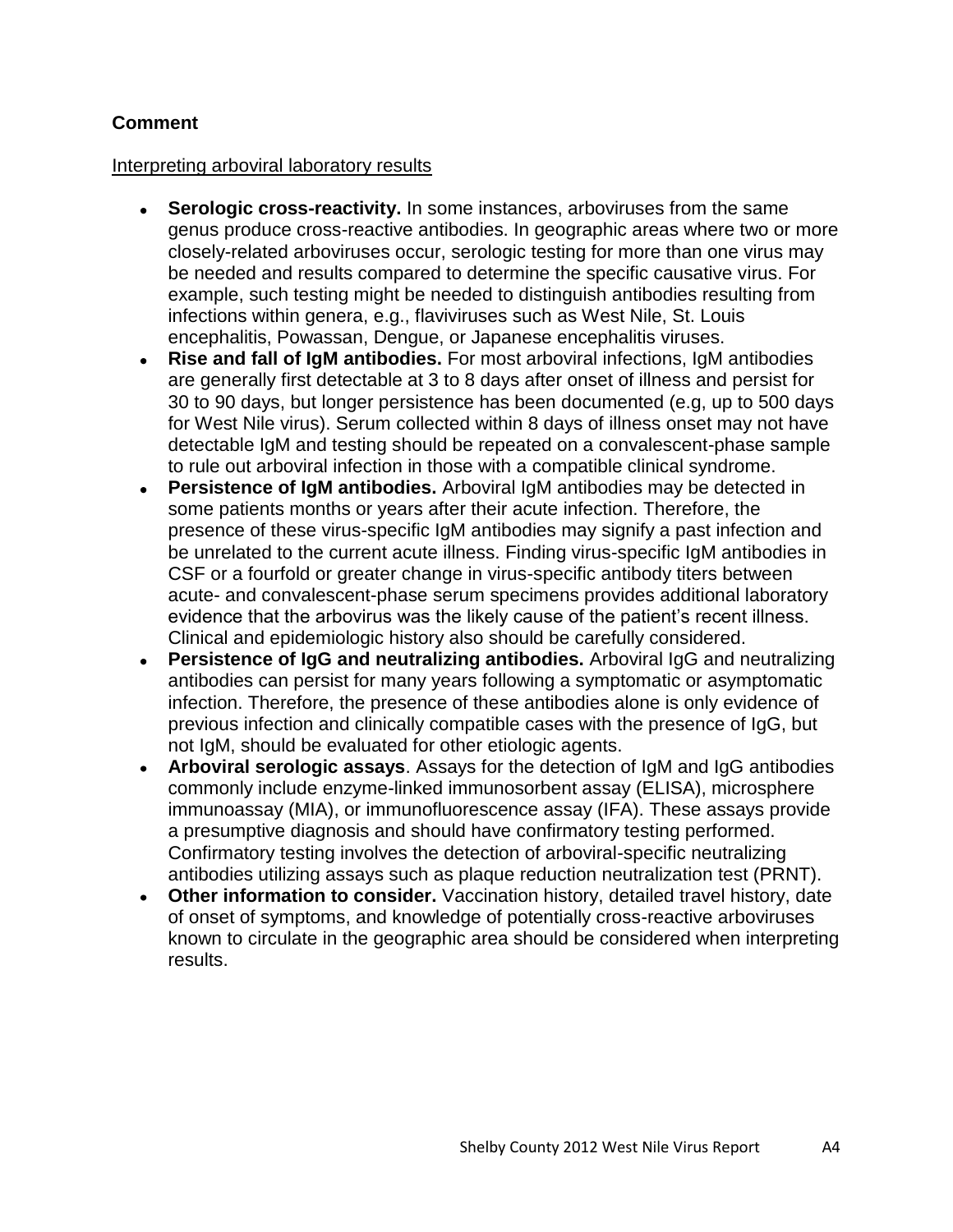#### Imported arboviral diseases

Human disease cases due to Dengue or Yellow fever viruses are nationally notifiable to CDC using specific case definitions. However, many other exotic arboviruses (e.g., Chikungunya, Japanese encephalitis, Tick-borne encephalitis, Venezuelan equine encephalitis, and Rift Valley fever viruses) are important public health risks for the United States as competent vectors exist that could allow for sustained transmission upon establishment of imported arboviral pathogens. Health-care providers and public health officials should maintain a high index of clinical suspicion for cases of potentially exotic or unusual arboviral etiology, particularly in international travelers. If a suspected case occurs, it should be reported to the appropriate local/state health agencies and CDC .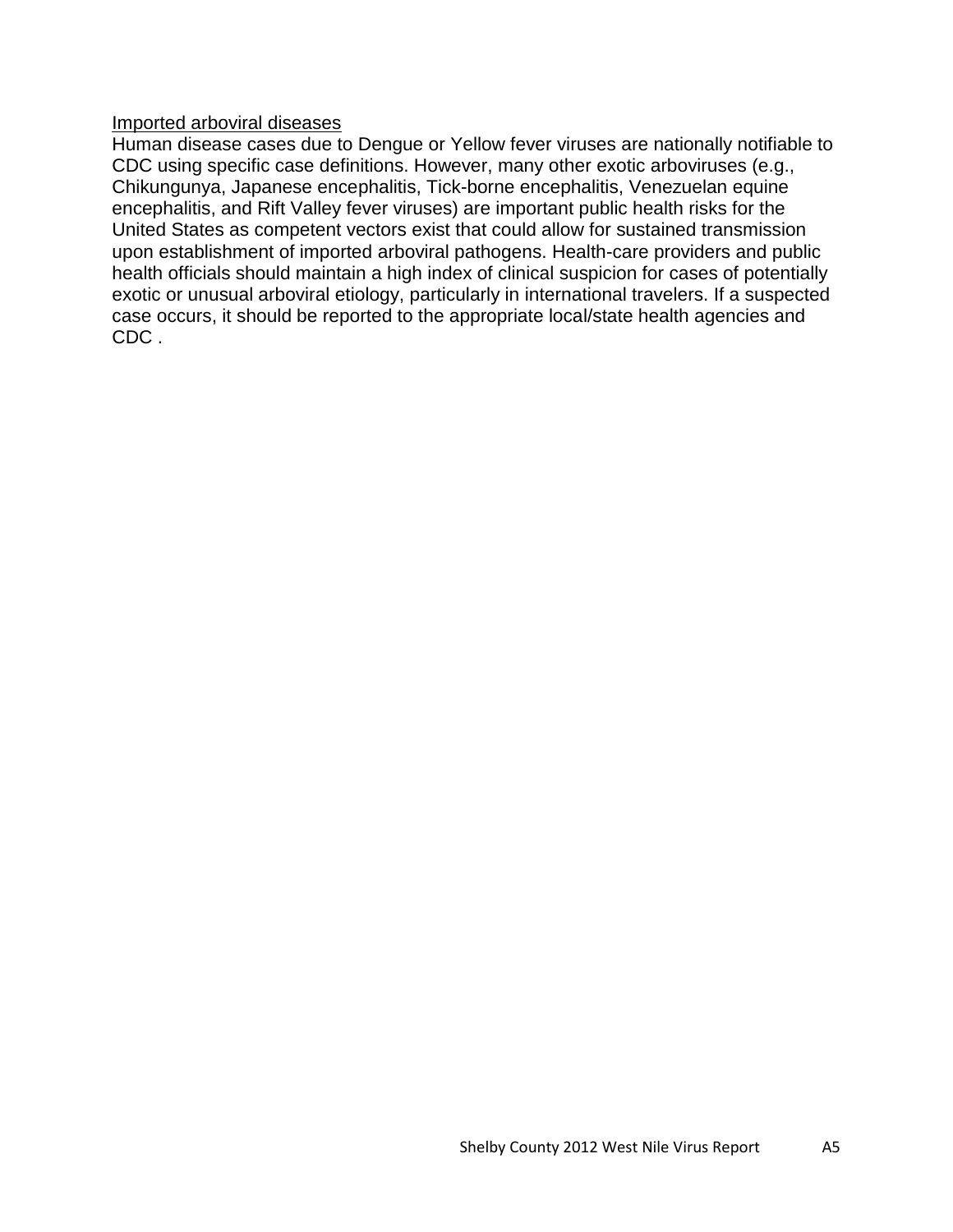# **Appendix B**

# **Detailed Mosquito Surveillance Data Tables**

Table B1. *Culex* Mosquito Density, Positive Pools, and Percent Positive by Week, Shelby County, TN, 2012

| <b>Week</b> | <b>Number of</b><br><b>Mosquitoes</b><br><b>Collected</b> | <b>Mean Number</b><br>of Culex<br><b>Mosquitoes</b><br>per Trap | <b>Number</b><br>of Pools<br><b>Tested</b> | <b>Number</b><br>οf<br><b>Positive</b><br><b>Pools</b> | Percentage of<br><b>Positive</b><br><b>Pools</b> |
|-------------|-----------------------------------------------------------|-----------------------------------------------------------------|--------------------------------------------|--------------------------------------------------------|--------------------------------------------------|
| 18          | 9510                                                      | 79.9                                                            | 127                                        | 5                                                      | 3.9                                              |
| 19          | 20717                                                     | 132.8                                                           | 145                                        | 5                                                      | 3.4                                              |
| 20          | 17756                                                     | 109.6                                                           | 145                                        | 5                                                      | 3.4                                              |
| 21          | 12418                                                     | 77.6                                                            | 145                                        | 3                                                      | 2.1                                              |
| 22          | 9858                                                      | 62.8                                                            | 145                                        | 7                                                      | 4.8                                              |
| 23          | 37407                                                     | 246.1                                                           | 145                                        | 8                                                      | 5.5                                              |
| 24          | 12409                                                     | 81.6                                                            | 145                                        | 11                                                     | 7.6                                              |
| 25          | 17809                                                     | 113.4                                                           | 145                                        | 14                                                     | 9.7                                              |
| 26          | 15632                                                     | 99.6                                                            | 145                                        | 14                                                     | 9.7                                              |
| 27          | 17693                                                     | 146.2                                                           | 145                                        | 43                                                     | 29.7                                             |
| 28          | 22080                                                     | 139.7                                                           | 145                                        | 66                                                     | 45.5                                             |
| 29          | 15533                                                     | 100.9                                                           | 145                                        | 64                                                     | 44.1                                             |
| 30          | 13214                                                     | 85.8                                                            | 145                                        | 83                                                     | 57.2                                             |
| 31          | 11109                                                     | 73.1                                                            | 145                                        | 82                                                     | 56.6                                             |
| 32          | 15043                                                     | 94.6                                                            | 145                                        | 104                                                    | 71.7                                             |
| 33          | 11548                                                     | 73.1                                                            | 145                                        | 91                                                     | 62.8                                             |
| 34          | 13970                                                     | 89.6                                                            | 145                                        | 73                                                     | 50.3                                             |
| 35          | 9965                                                      | 87.4                                                            | 145                                        | 43                                                     | 29.7                                             |
| 36          | 15790                                                     | 106.0                                                           | 145                                        | 48                                                     | 33.1                                             |
| 37          | 16455                                                     | 114.3                                                           | 145                                        | 31                                                     | 21.4                                             |
| 38          | 14579                                                     | 91.7                                                            | 145                                        | 10                                                     | 6.9                                              |
| 39          | 22792                                                     | 143.3                                                           | 145                                        | 11                                                     | 7.6                                              |
| 40          | 17358                                                     | 108.5                                                           | 145                                        | $\overline{2}$                                         | 1.3                                              |
| 41          | 9791                                                      | 63.2                                                            | 145                                        | 4                                                      | 2.8                                              |
| 42          | 8937                                                      | 55.5                                                            | 145                                        | 3                                                      | 2.1                                              |
| 43          | 16260                                                     | 105.6                                                           | 57                                         | 0                                                      | $\mathbf 0$                                      |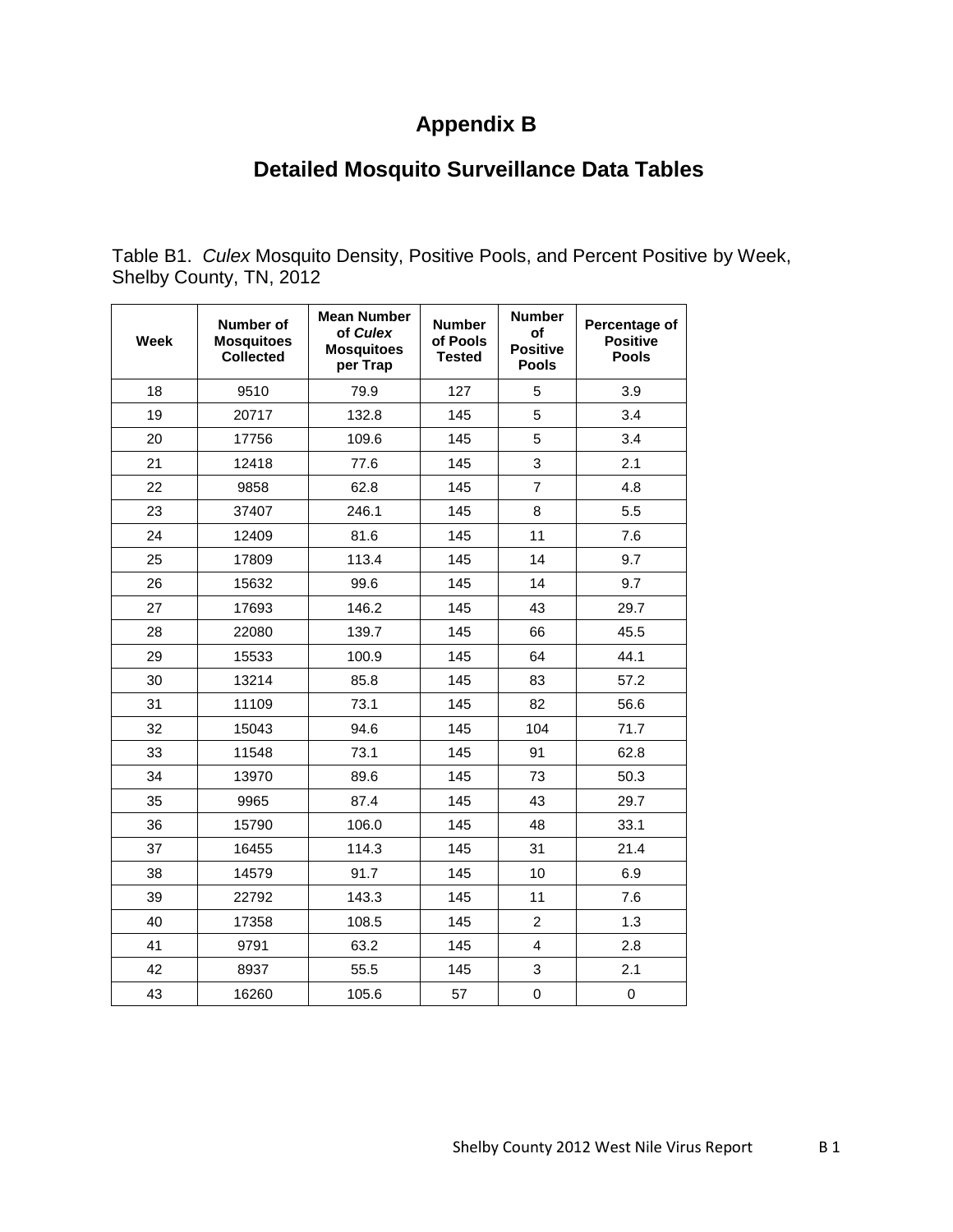Table B2. *Culex* Mosquito Density, Positive Pools, and Percent Positive by Week by Zip Code, Shelby County, TN, 2012

| Zip Code | <b>Total Number of</b><br><b>Mosquitoes</b><br><b>Collected</b> | <b>Mosquito</b><br><b>Density</b> | <b>Number of Positive</b><br><b>Pools</b> |
|----------|-----------------------------------------------------------------|-----------------------------------|-------------------------------------------|
| 38002    | 14,999                                                          | 77.0                              | 28                                        |
| 38016    | 17,724                                                          | 88.9                              | 46                                        |
| 38017    | 13,141                                                          | 80.4                              | 40                                        |
| 38018    | 9,191                                                           | 62.3                              | 37                                        |
| 38028    | 2,439                                                           | 35.9                              | $\overline{c}$                            |
| 38053    | 15,775                                                          | 62.6                              | 16                                        |
| 38103    | 5,000                                                           | 208.3                             | $\mathbf{1}$                              |
| 38104    | 8,772                                                           | 92.5                              | 19                                        |
| 38105    | 2,914                                                           | 116.6                             | 4                                         |
| 38106    | 22,477                                                          | 173.0                             | 26                                        |
| 38107    | 13,452                                                          | 109.8                             | 30                                        |
| 38108    | 11,797                                                          | 168.7                             | 24                                        |
| 38109    | 35,544                                                          | 173.8                             | 30                                        |
| 38111    | 13,540                                                          | 118.1                             | 21                                        |
| 38112    | 5,570                                                           | 118.2                             | 11                                        |
| 38114    | 7,199                                                           | 160.9                             | 12                                        |
| 38115    | 9,668                                                           | 99.6                              | 30                                        |
| 38116    | 22,661                                                          | 130.5                             | 45                                        |
| 38117    | 13,193                                                          | 109.5                             | 28                                        |
| 38118    | 26,249                                                          | 153.5                             | 43                                        |
| 38119    | 8,427                                                           | 83.3                              | 20                                        |
| 38120    | 1,603                                                           | 61.7                              | 6                                         |
| 38122    | 10,843                                                          | 208.5                             | 19                                        |
| 38125    | 11,759                                                          | 70.1                              | 36                                        |
| 38126    | 1,164                                                           | 52.9                              | 3                                         |
| 38127    | 17,450                                                          | 75.0                              | 41                                        |
| 38128    | 21.303                                                          | 104.3                             | 47                                        |
| 38133    | 6,794                                                           | 69.3                              | 23                                        |
| 38134    | 22,165                                                          | 143.6                             | 52                                        |
| 38135    | 11,014                                                          | 76.0                              | 37                                        |
| 38138    | 10,613                                                          | 82.2                              | 23                                        |
| 38139    | 3,888                                                           | 77.5                              | 8                                         |
| 38141    | 7,305                                                           | 99.5                              | 18                                        |